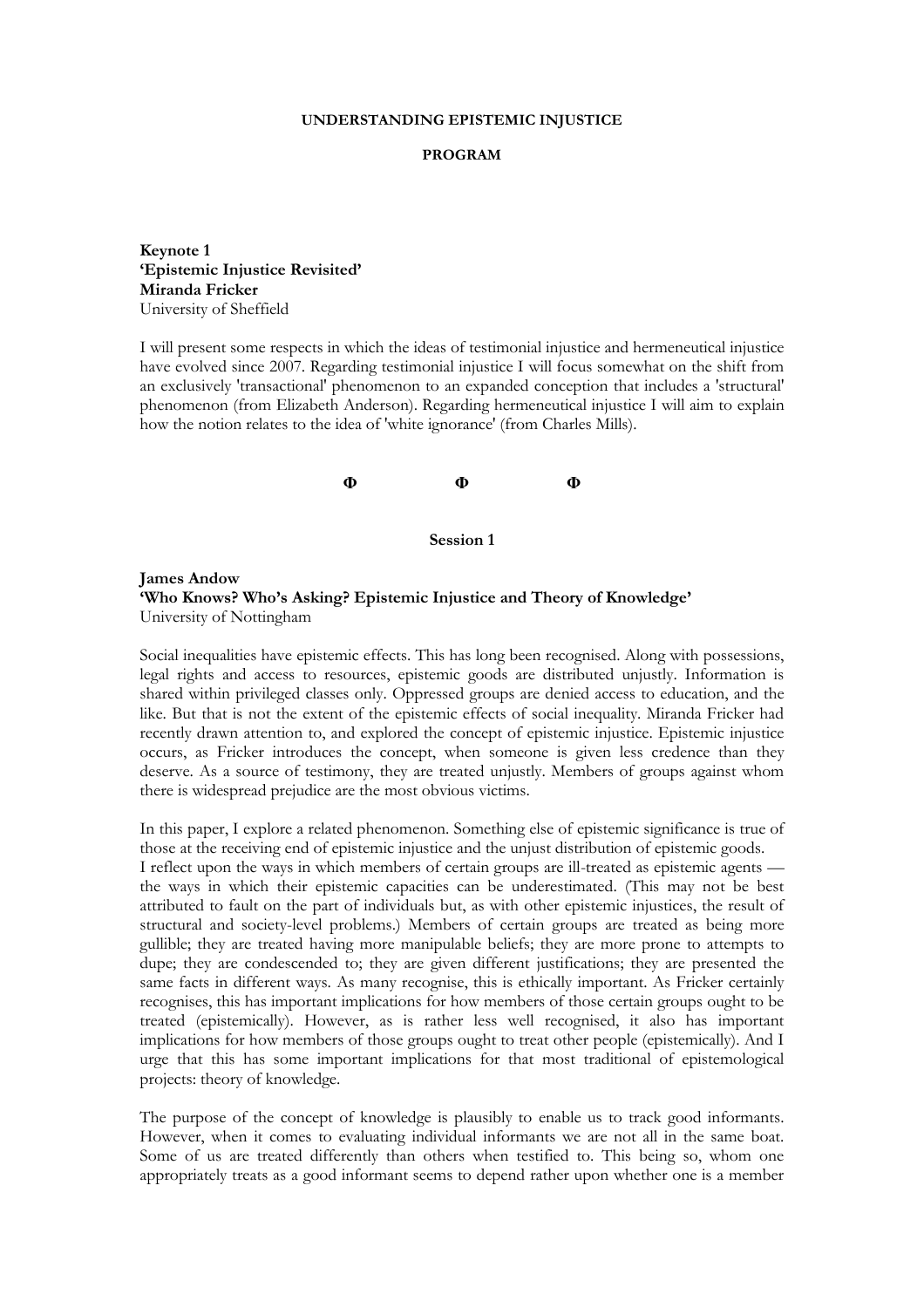of a group against which prejudice is rife. Who counts as a knower seems rightly to depend on whom one asks.The question is how this is best accommodated by a theory of knowledge. In the paper, I briefly argue that a non-indexicalist assessor-relativism about 'knows' and knowledge (similar to that countenanced by MacFarlane) seems best equipped to capture the sense in which who counts as a knower depends on who is asking.

#### **Bennett Holman and Justin Bruner 'Keeping Epistemic Justice Social: Why Credibility Excess Matters'** University of California, Irvine

On Fricker's account, *credibility excess* does not constitute epistemic injustice. In essence, norms of distributive justice do not apply because credibility is not an exhaustible resource. We argue that when the community of knowers in kept in view, a credibility excess can regularly precipitate epistemic injustice because though credibility is not exhaustible, *influence* is. To explore this effect, we examine the use of Diethylstilbestrol (DES) to prevent miscarriage. Soon after FDA approval, substantial evidence emerged that DES was dangerous to both the expectant mother and her unborn child, and ineffective at preventing miscarriage. Despite disconfirming evidence, doctors continued to prescribe DES for more than three decades, resulting in one of America's worst medical tragedies. The case-study showcases the ability of pharmaceutical companies to maintain a level of influence with doctors that exceeded their rational authority and overwhelmed the influence of credible sources of information (including the doctor's own experience). We suggest that this is merely one instance of what we call *the intransigently biased agent problem.* Such a problem occurs when a member of an epistemic community is motivated to convince other members of a view, regardless of the truth.

As a means to explore this problem we adopt Zollman's network epistemology paradigm in which agents continuously learn about the world both directly and indirectly from other inquirers. Zollman's counterintuitive results show that the free exchange of information can inhibit a group from acquiring true beliefs. We show that these results fail to obtain with the introduction of an intransigently biased agent. Moreover, two types of testimonial injustice are caused by the credibility excess accorded to the intransigently biased agent. First, honest agents suffer testimonial injustice because though they are accorded appropriate credibility, their influence is unduly diminished. Second, is the epistemic injustice caused to the community by introducing an obstacle to discovering truth. This motivates the introduction of a model in which agents can strengthen and weaken their credibility assignments as an epistemic corrective. While such a practice yields epistemic gains for the community, the trade-off is the possibility of a third type of injustice in which an honest agent accords credibility to the biased agent over her own experience (i.e. she comes to doubt her own ability as a knower). We close by revisiting the DES case-study and discuss how the introduction of such epistemic correctives might have prevented the wide-spread use of DES and the resultant medical disaster.

### **Irena Cronin 'The Epistemic Injustice of Self-Directed Prejudice'** UCLA

Miranda Fricker, in her landmark book *Epistemic Injustice*, presents the notions of testimonial and hermeneutical injustice; according to Fricker, testimonial injustice occurs between individuals, with the question of culpability of falling on the hearer, while with hermeneutical injustice, both the occurrence and culpability of injustice have collective societal origins. There are some cases of conflicted individuals that Fricker presents, such as the 'card-carrying' feminist and the man with 'homosexual tendencies', where her emphasis is on delineating the individual's belief from beliefs that occur as a result of stereotypical pressures. The case of an individual who has developed self-directed prejudice is not discussed or developed by Fricker, and yet, this kind of prejudice might be the most damaging of all in that it prevents an individual from the possibilities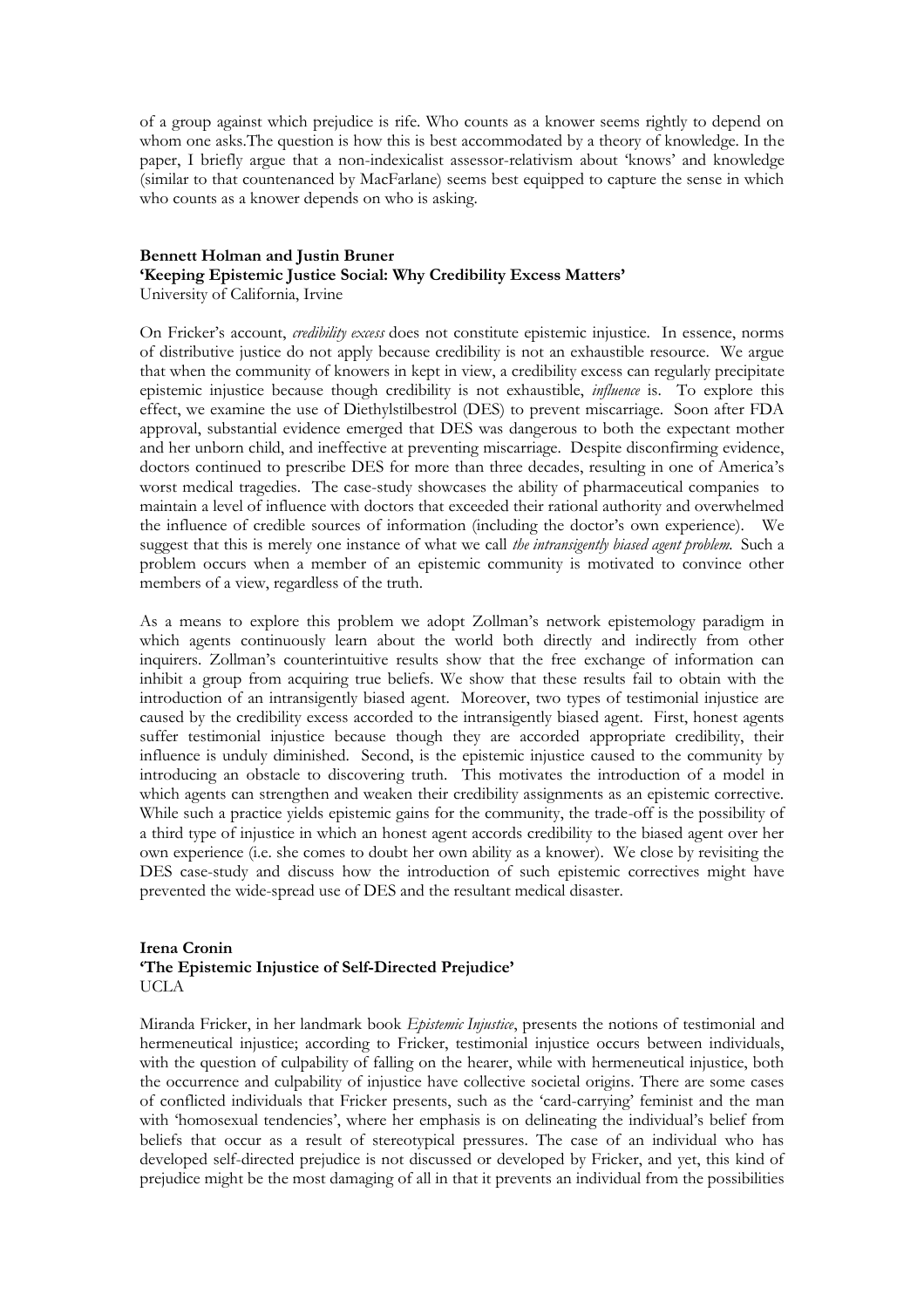of fulfilling their true capabilities and living a complete life.

A person who would experience self-directed prejudice is one who would experience both testimonial and hermeneutical injustice; this person would inflict testimonial injustice on themselves and would be the receiver of hermeneutical injustice. In terms of testimonial injustice, the person would serve as both speaker and hearer. Imagine a person speaking or thinking to themselves that the idea that they had been thinking of was just not good enough; let's say, in fact, that this idea was a very good one, so, in this way, the self-prejudiced person would be harming and limiting themselves through testimonial injustice. Good illustrations of this type of person could be a person of color or any other person of a group that could be viewed as societally disadvantaged or marginalized, such as a woman. Of course, this kind of self-inflicted injustice might occur to anyone who was insecure, but the kind of person that I am interested in who would do this is one where the roots of the insecurity would be found externally as a result of societal issues, rather than internally, as a result of purely mental processes. With regards to hermeneutical injustice, the self-directed prejudiced person would experience injustice as a result of collective societal structural biases. This is the injustice that causes a woman, a person of color, and persons of other disadvantaged groups to subject themselves to testimonial injustices.

Even though Fricker had not developed her theories to include the notion of self- directed injustice, her framework is highly adaptable and expandable to include this notion. A self-directed prejudiced person, as I have defined such a person, takes their cues from a prejudiced society; due to both the individual's self-ingested prejudice and society's prejudice, the individual is at a great epistemic disadvantage, in that they degrade their own thoughts and abilities—never truly knowing their full capabilities.

**Φ Φ Φ**



**Kristin Voigt 'Epistemic Justice and Disclosure of Non-Financial Conflicts of Interest'** McGill University

Does epistemic justice have implications for the kinds of information individuals ought or ought not to reveal about themselves, and the kinds of information we may require others to disclose about themselves? In this paper, I explore this question in relation to journal guidelines regarding the disclosure of non-financial, 'personal' conflicts of interest.

Medical journals require authors of academic articles to disclose competing interests. The primary rationale for requiring such disclosures is a concern about the undue influence of authors' financial interests – for example in the form of research funding obtained from pharmaceutical or other industries – on the results obtained in studies or the presentation of these results. Increasingly, however, authors are also encouraged – and sometimes required – to disclose nonfinancial, personal interests. Journals rely on expansive and often rather vague descriptions of what might be considered a competing interest of this kind.

To assess the considerations that should guide authors' and journals' decisions about such declarations, I focus on three characteristics recently disclosed by authors of journal articles: political affiliation, smoking status and class background. The distinction between those personal characteristics that are simply part of the researcher's perspective and those that can reasonably be regarded as biases is not clear-cut. As a consequence, authors and journals may assume that they should 'err on the side of caution' and disclose any feature that could conceivably be construed as a competing interest. However, I argue that this move is problematic because it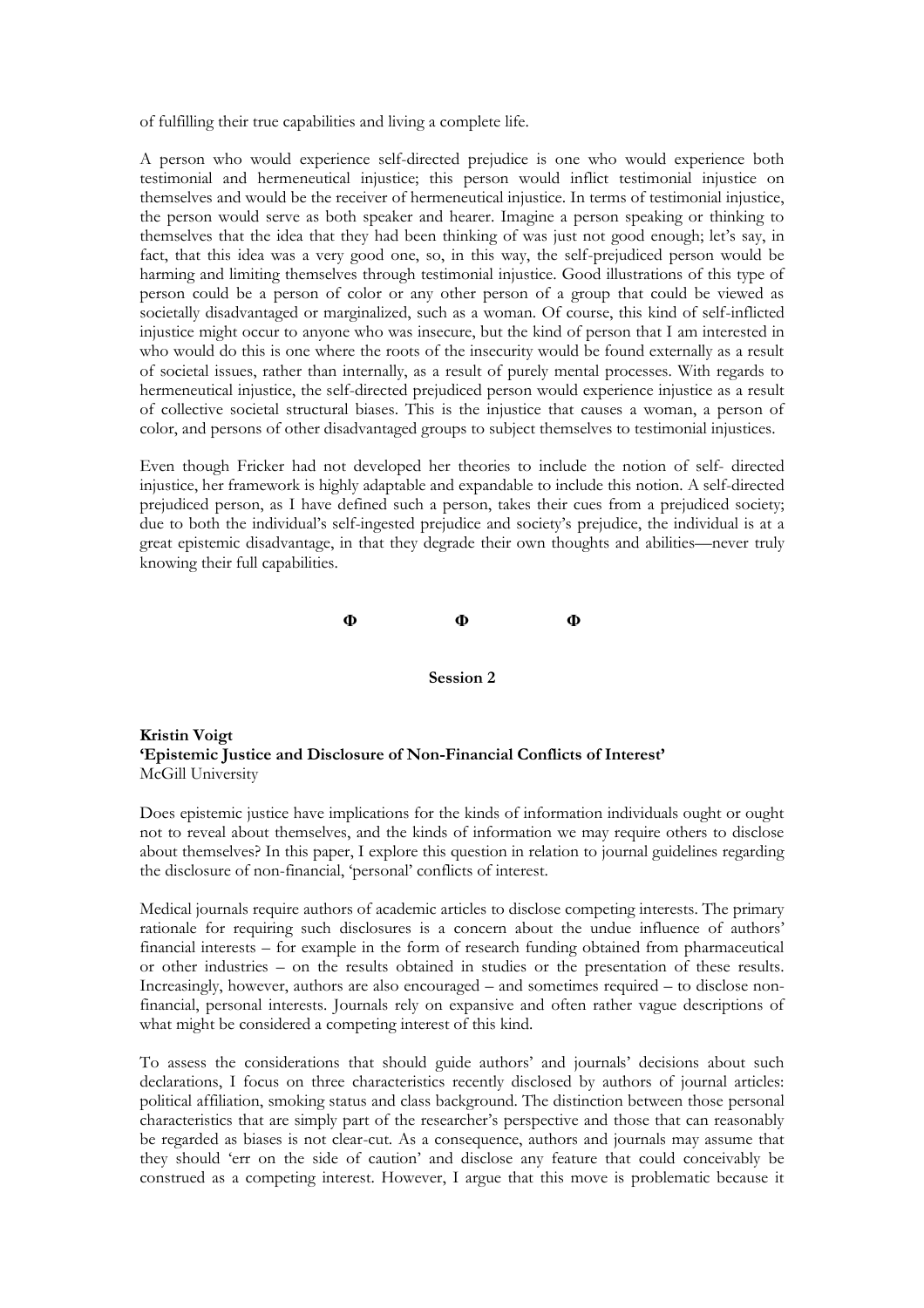does not take into account the possible negative consequences of such disclosures. In developing this argument, I draw on Fricker's account of epistemic injustice and in particular her notion of testimonial injustice. I argue that disclosures of personal characteristics are problematic in two respects. First, they can undermine the credibility of the researchers whose work is presented and may prejudice readers against the results or arguments proposed. Such effects disadvantage the authors concerned and such disadvantages will often be unwarranted and unfair. Second, such disclosures can have broader effects: they imply that individuals who share the features disclosed should, at least in some contexts, be given less credibility than others. This is particularly worrying when the characteristics disclosed (e.g. social class) are related to other forms of injustice. Declarations of non-financial interests in academic debate raise concerns of epistemic justice. This concern should be reflected in decisions about the guidelines governing such disclosures. More broadly, epistemic justice gives participants in academic and other debates reasons to refrain from providing certain kinds of information about themselves.

#### **Anna M.C. de Bruyckere 'Understanding Epistemic Injustice: Policy Modelling'** Durham University

This essay examines the applicability of Miranda Fricker's concept of epistemic injustice (EI) to model-based policy reasoning. My goal is threefold: to add to recent work which extends EI analyses to political contexts; to consider discursive or expressive styles as underexplored sources of hermeneutic injustice; and to critically engage with Laura Beeby's suggestion to understand EI by focusing on epistemic tools and capabilities rather than the wrongs done to marginalized groups. Drawing on case-work on healthcare and population aging modelling, I explore two guises—objectual and discursive—of hermeneutic marginalization and EI that may surround policy models.

First, models shape perceptions of what is fundamental—and, supposedly, 'real'—about policy challenges, most strongly so when they originate from institutionally privileged organizations such as national policy bureaus. But given these perceptions, policy views based on conflicting approaches may seem not to grapple with 'the real world', because they do not relate to the reality of the accepted model. Thus, policy models may hamper serious uptake of alternative views. Second, models have come to set standards for precise, rigorous, serious policy discourse. Agents who are not fluent in model-based reasoning, or perceive a policy challenge as more aptly expressed in ethico-politically thicker, less technical ways, may be disadvantaged by their 'deviating' discursive or expressive style. What is at stake is not so much the *communicability* of alternative views, but their potential for political traction or *persuasion potential*. I argue this calls for a) epistemic virtue in model *use*, remedying unjustly deflated persuasion potentials; and b) epistemic-political accountability in model *construction*, criticizing hermeneutic marginalization in semantic practices surrounding policy challenges like healthcare sustainability and population ageing.

Critics may suggest that, no matter the methods applied, in policy-making some people will be hurt in their interests. Yet, I understand the core of EI analyses as asserting that people will occasionally be hurt but that they should nevertheless *be heard*. The EI perspective helps to call attention to the systematicity and occasional intentionality of the tool-related deliberation constraints discussed. While in no sense pleading to eliminate models from policy deliberation, I argue these practices should be viewed with caution. Finally, Beeby's proposal appears to be a false dilemma: focusing on epistemic tools reconfirms – rather than replaces – a focus on the unequal distribution of disadvantages of hermeneutic marginalization.

**Sydney Keough** '**How to Be an Epistemically Just Subjective Bayesian'** University of Michigan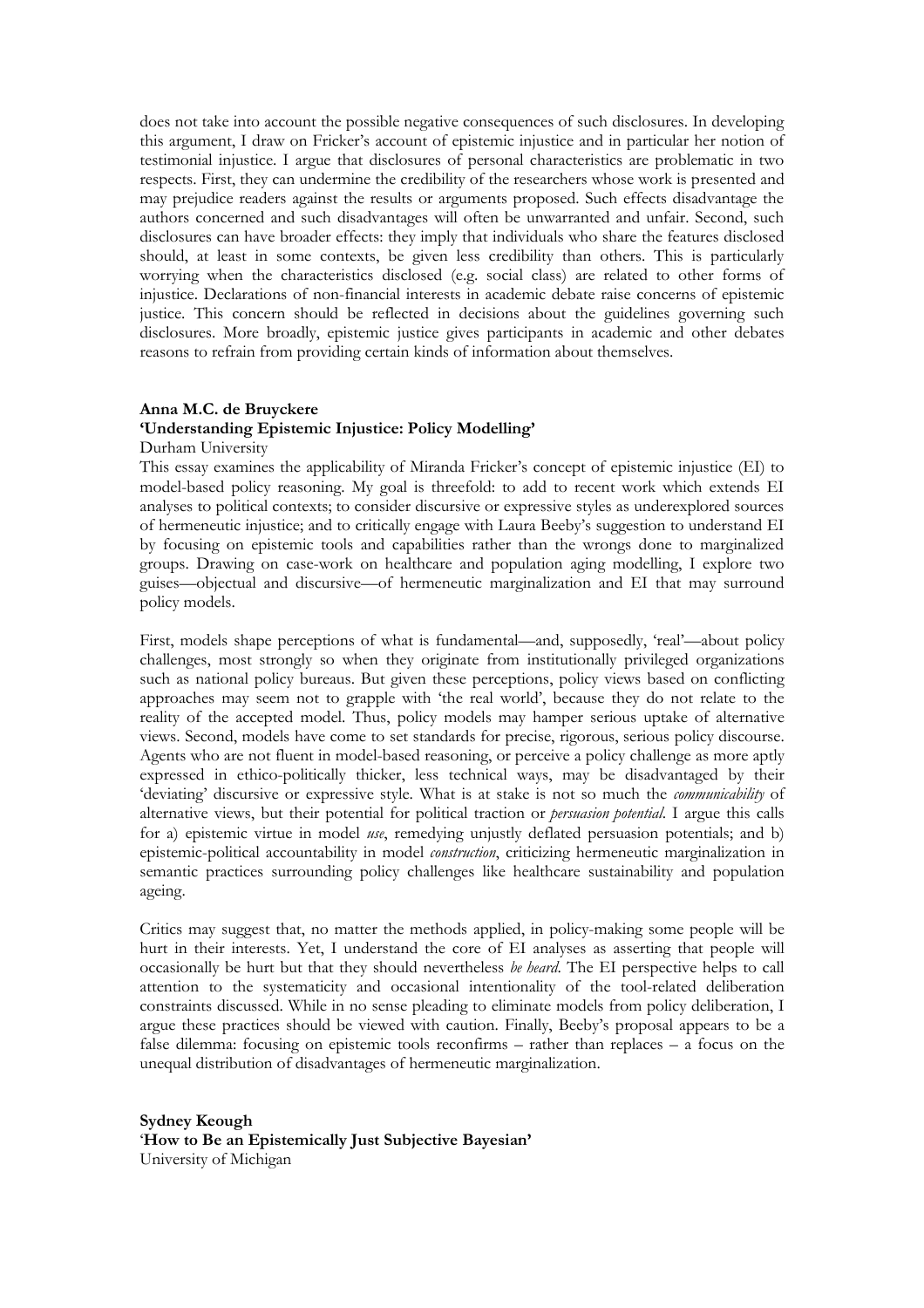Does a subjective Bayesian epistemology furnish us with the resources to prescribe belief revision procedures that can successfully combat the influence of prejudiced attitudes? Subjectivists model belief revision as a process in which a prior subjective probability  $P_0$  is replaced by a posterior probability P<sub>1</sub>, which incorporates the information that one has learned. This process of moving from  $P_0$  to  $P_1$  proceeds in two stages. First, one acquires some piece of information via a direct, non-inferential mechanism (e.g., perception, memory, etc.) and this acquisition causally alters a portion of one's credences. Second, one applies an updating procedure in order to bring the rest of one's credences in line with the initial alteration.

Though a majority of the subjectivist literature on belief revision focuses on the second stage, Fricker's (2007) account of epistemic injustice—and specifically, of testimonial injustice—throws into sharp relief how important the first stage of belief revision is. Fricker identifies our testimonial sensibility as a kind of perceptual capacity, the deliverances of which are credibility judgments about a testifier's sincerity and competence. Testimonial injustice arises when prejudice infects our testimonial sensibility so that we end up with a deflated assessment of our interlocutor's competence or sincerity. Put into the subjectivist's framework, these testimonially unjust exchanges demonstrate that the first stage of belief revision—the causal impact of experience on a portion of our credences—might itself depend causally on the agent's prior probability. So, subjectivists ought to be concerned not only with the rational requirements for the second stage of belief revision, but also with ways in which we can combat the potentially benighting effects of the first stage of belief revision.

This paper will proceed by considering what criteria a subjectivist might provide for evaluating the changes in a hearer's credences that result from testimonial exchanges between that hearer and an interlocutor toward whom the hearer is prejudiced. What must the hearer do, by the subjectivist's lights, in order to count as rationally incorporating the information that she receives as a result of her interlocutor's testimony? I contend that subjectivists ought to appeal to Jeffrey conditioning—specifically non-Field Jeffrey shifts. Non-Field Jeffrey shifts crucially do not depend on one's prior probability, with the consequence that people with very different values for  $P_0(E)$  and  $P_0(\sim E)$  end up with the same posterior probabilities as a result of having the same experience (e.g., the same testimonial exchange with a single interlocutor). So, subjective Bayesianism does provide us with some powerful resources for combating the effects of prejudicial attitudes on our doxastic states.'

**Φ Φ Φ**

**Session 3**

#### **Anastasia Scrutton 'Epistemic Injustice in the Interaction Between Religion and Mental Health Care'** University of Leeds

Religious interpretations of (what is often called) mental illness include the ideas that mental illness is a sin or the result of sin, a sign of demonic possession, or (in select cases) a Dark Night of the Soul: an indication of holiness or closeness to God. This paper will explore how the concept of EI can provide a critical perspective both on these religious interpretations, and on psychiatric responses to them. Psychiatrists may evince epistemic injustice in relation to religious service users. A well-documented example of this is when the psychiatrist takes a methodologically agnostic approach, sidelining the religious interpretation on the basis that it is irrelevant to the experience of and recovery from medical conditions (HI). A more extreme example of EI can occur through a methodologically atheistic approach, where religious interpretations are dismissed as necessarily negative and damaging (HI) and/or themselves a symptom of pathology (TI).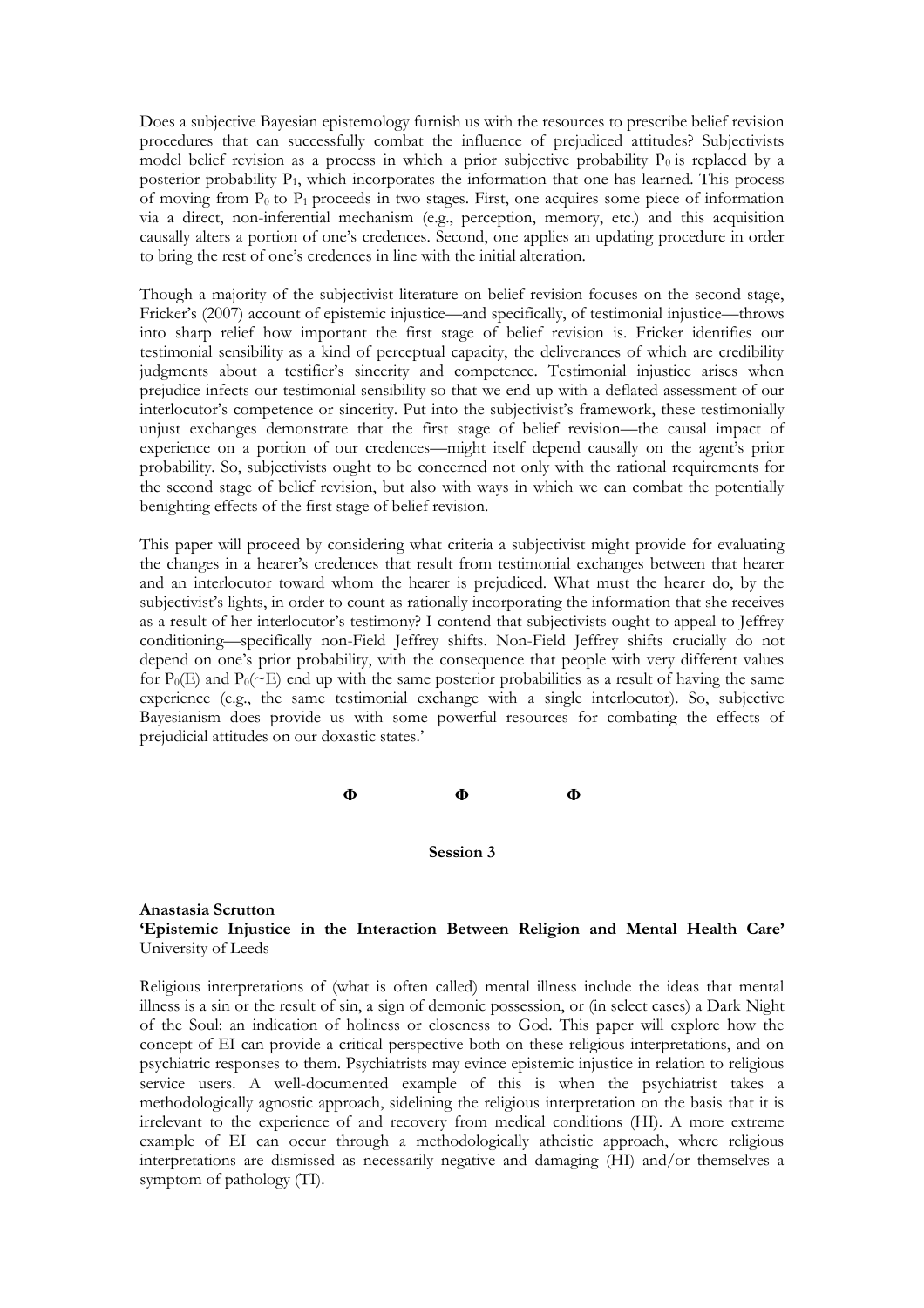Religious ministers and other leaders may also practice EI in relation to mental illness. For example, voluntarist accounts of depression (found in some Christian self-help books) put forward the view that the depressed person can choose not to be depressed by doing certain things, such as getting out of bed, seeing friends, and taking exercise, and that failure to do these things entails that depression is the person's fault. This claim rests on a type of TI, since it ignores the testimonies of people with depression who claim that, when depressed, there are certain things that are experienced as impossible to do. Such testimonies indicate that the phenomenology of depression is characterised, in at least some cases, by an experience of diminished free will. Again, some discussions of depression from both religious and psychiatric quarters posit an ontological distinction between depression that is pathological (which belongs within the domain of medicine, and is spiritually fruitless), and depression that is a Dark Night of the Soul (which is a fundamentally religious phenomenon, and should transcend medical interventions). This can lead to further instances of both TI and HI, since the judgement that a person's depression is pathological or 'crazy' rather than salutary means that the person's claims that the experience is in some sense transformative or insightful are discounted. This can in turn affect the meaning people with depression are authorised by medical and religious professionals to give to their experiences.

#### **Paul Crichton 'Epistemic Injustice in Psychiatry'** Ministry of Justice (UK)

Havi Carel and Ian James Kidd (2013) have argued very persuasively that people suffering from a physical illness can experience epistemic injustice as defined and explicated by Miranda Fricker (2007). The epistemic injustice they experience can be testimonial, hermeneutical, participatory or informational. My main claim is that people with mental disorders can suffer *even greater* epistemic injustice, especially testimonial and hermeneutical injustice, than those with physical illnesses. The sources of epistemic injustice in the case of psychiatric patients in general can be divided roughly into two main groups: global and specific. The purpose of this presentation is to elucidate the global and specific sources of epistemic injustice in people with mental disorders.

Global sources can in turn be subdivided into two main groups of problems. First, psychiatric patients are often financially impoverished are frequently socially isolated, may be dependent on licit and illicit substances (nicotine, alcohol and street drugs) and frequently suffer from physical illnesses (partly as a result of abusing these substances and of self-neglect, secondary to substance abuse and/or their mental disorder). This can be characterized as an '*accumulation of sources of epistemic injustice*'. Secondly, people suffering from mental disorders are socially stigmatized. Many people regard mental illness as leading as characterized, not only by cognitive difficulties (and hence to), but by erratic and unpredictable behaviour (including violence), These negative stereotypes can lead to testimonial, hermeneutical and participatory injustice.

In addition to these global sources of epistemic injustice in people with mental disorders, there are specific problems which can lead to further epistemic injustice as a consequence of the *particular nature of the mental disorder in question.* Here are two, of many possible, examples. The central characteristic of *dementia* is memory loss, although there is often a wide range of other deficits as well. As a consequence people with dementia can find it very difficult to retain information long enough to be able to take certain key decisions, such as organizing their finances and their care, and thus become dependent on others who act on what they, the others, think is in the best interests of the person with dementia. People with *schizophrenia* may suffer a significant drop in IQ. In addition they often have a narrower range of emotional reactivity ('flattening of affect'), lack of motivation and specific cognitive deficits related, for instance, to reality distortion (delusions and hallucinations) and to executive function (decision-making, evaluation, planning, etc). Again, others may need to take some decisions on their behalf, decisions which may not be consistent with the wishes of the person with schizophrenia.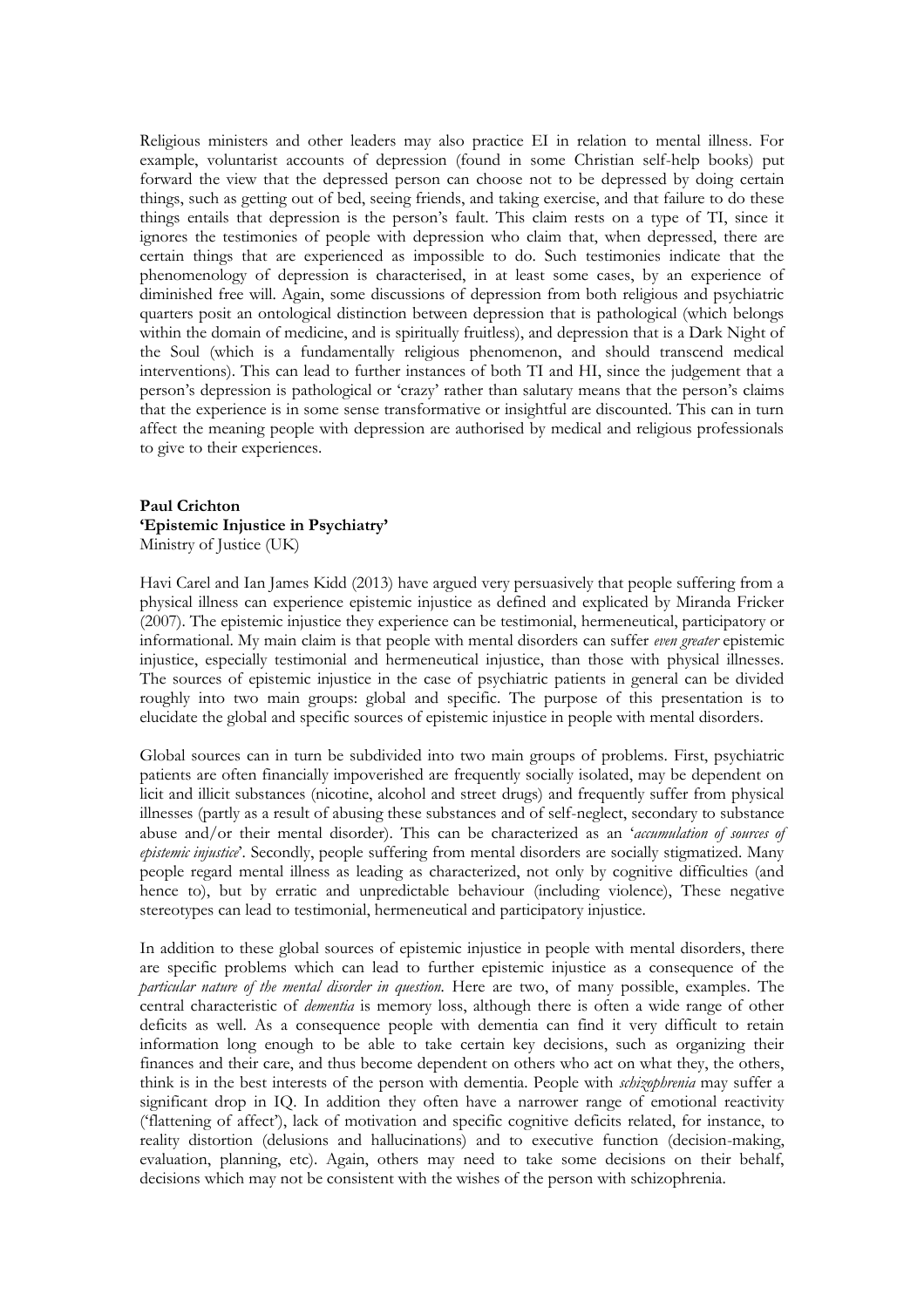These specific deficits in dementia and schizophrenia can increase the possibility of epistemic injustice – in addition to the global sources with all mental disorders already mentioned.

## **Erene Stergiopoulos 'Unstable Epistemologies and Epistemic Injustice: The Case of Secondary Trauma in Healthcare Providers'**

University of Toronto

What are the consequences of caring for traumatized individuals? While post-traumatic stress disorder (PTSD) — the pathological reaction to direct trauma — is a well-defined construct in the psychiatric literature, the effects of exposure to *indirect* trauma are less well-documented. Secondary trauma is a condition described since 1990, primarily within populations of healthcare providers, in which listening to the traumatic narratives of patients can elicit a pathological response. This response includes intrusive thoughts, avoidance, and hyperarousal, thus mirroring the symptoms of PTSD.

While neither an officially recognized disease, nor a well-defined or stable condition, the term 'secondary trauma' nevertheless describes a prevalent response to listening to traumatic narratives. In this paper, I address how the unstable epistemology of this phenomenon creates conditions for both testimonial and hermeneutical injustice among healthcare providers. In particular, I will take stock of three core epistemological issues facing secondary trauma as a medical phenomenon. First, it has been described using several similar but non-interchangeable terms, including 'secondary traumatic stress,' 'compassion fatigue,' and 'vicarious trauma.' While these terms describe similar constellations of symptoms, their theoretical bases remain distinct. Second, the existing scales for measuring this phenomenon lack congruity, and demonstrate divergent conceptualizations of the condition and its symptoms. Third, the degree to which secondary trauma can be considered a pathology remains subject to debate, particularly within a medical literature that wishes to avoid labeling the consequences of empathic care as potentially pathological.

Taken together, these issues destabilize secondary trauma as a medical concept, and delegitimize it as a construct. In particular, literature reviews of the phenomenon argue that (1) the divergent lines of research on different conceptualizations of secondary trauma cannot be compared; and moreover, (2) that the concept lacks sufficient evidence within the medical literature to be recognized as a condition meriting treatment, despite the prevalence of these symptoms among populations of healthcare providers. This lack of recognition creates a space in which clinicians suffering the effects of the trauma narratives of their patients face a lack of explanatory means for 'making sense of their social experiences' (Fricker 2007: 1). Moreover, it limits their ability to seek treatment for their distressing symptoms, creating the conditions for testimonial injustice. In taking stock of these epistemological issues, I ask how these different conceptualizations of the condition affect its status as a medical phenomenon, and its social and ethical ramifications for clinical care.

#### **Silke Schicktanz 'The Ethical Legitimacy of Patient Organizations' Involvement in Politics and Knowledge Production: Epistemic Justice as a Conceptual Basis'** University of Göttingen

This paper discusses the ethical legitimacy of the inclusion of the perspectives provided by patient associations and related advocacy groups in public, political and scientific debates. Ethical legitimacy is defended by criticizing the existing epistemic injustices of public-political debates. Epistemic injustice means, according to Miranda Fricker, that statements by members of particular groups are systematically neglected or discredited, for instance because of negative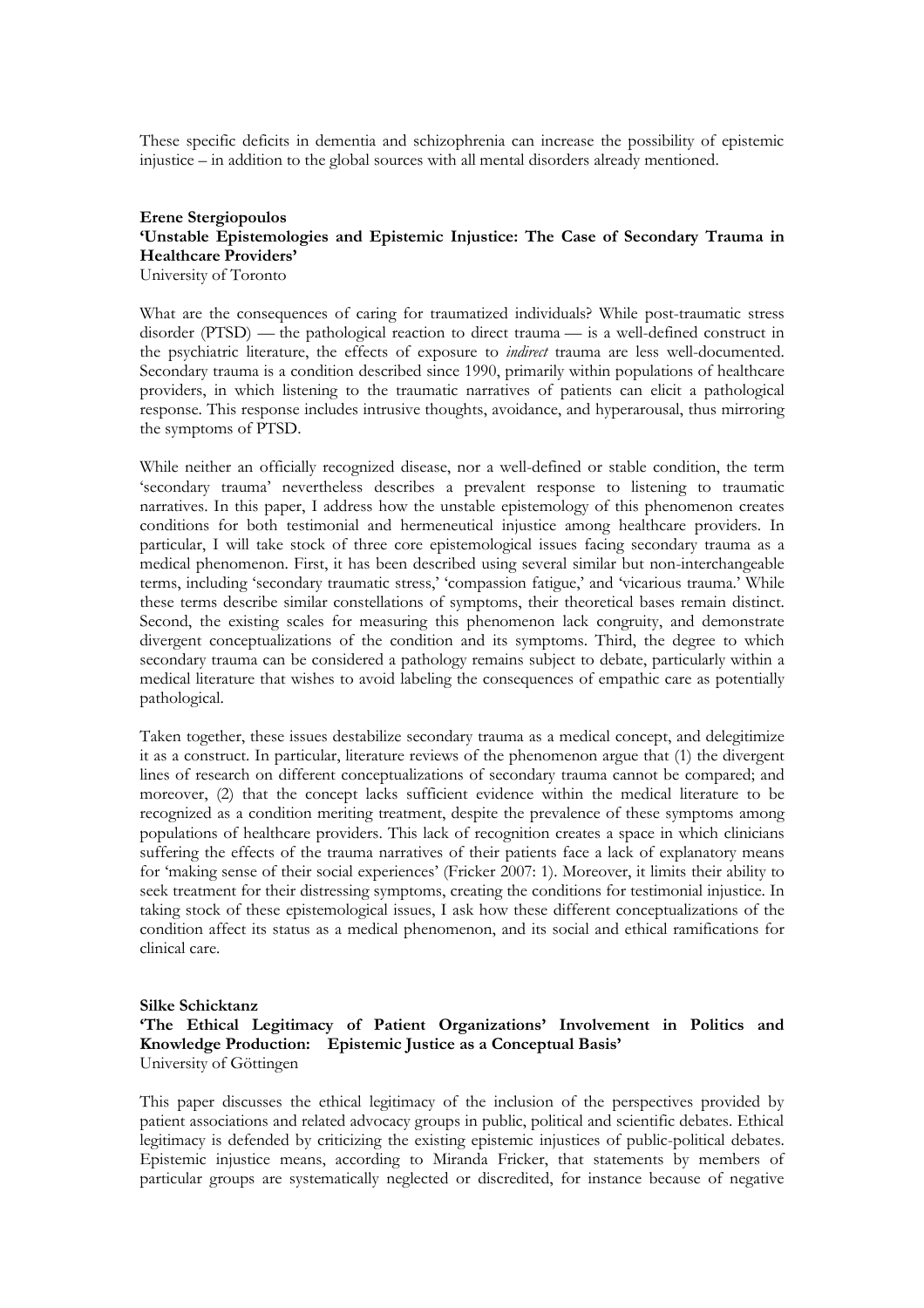social stereotypes associated with them. This theoretical point helps to identify unfair exclusion, e.g. of patients, and one-sided advantages given to particular discourse participants, here mostly experts. The inclusion of patients' perspectives is justified by the two criteria of being affected and of sharing particular situated knowledge.

**Φ Φ Φ**

**Session 4**

**Paul Bloomfield 'Epistemic Intemperance'** University of Connecticut

Miranda Fricker's *Epistemic Injustice* is truly an inspiring book, as it has breathed new life into both epistemology and moral philosophy by demonstrating their interrelations. Yet I believe that she has misidentified a large share, perhaps the lion's share, of the cause of epistemic injustice by attributing it to a lack of the virtue of epistemic justice when in fact it is most often due to a lack of epistemic temperance. Consider a brief exchange between Hursthouse and Swanton cast in purely moral terms: a quartermaster steals chocolate bars from the troops and thereby does them an injustice. But note that the quartermaster may steal the chocolate because he wants to resell it for profit, in which case the cause of the theft is injustice, or he may steal the chocolate because he is a glutton for chocolate and his appetite is demanding. In this latter case, the injustice is caused by intemperance. Traditionally, injustice is marked by an arrogant appropriation of more than one's rightful share (*pleonexia*, in the Greek), while intemperance is when we let our noncognitive, affective capacities play an inappropriate role in determining what we do.

In turning to the bearing of these virtues on matters of epistemology, it is not hard to see the injustices that Fricker discusses as being caused by either injustice or intemperance, depending on the case. We may arrogantly discount the value of a witness's testimony because we believe he or she is claiming an authority that we unfairly think is not theirs to claim. But we may also discount people's testimony because we have a desire for their testimony to be false. When we allow our belief-forming mechanisms to be unduly influenced by our needs, desires, appetites, passions, or emotions, then the root cause of the injustice is, perhaps surprisingly, not epistemic injustice but epistemic intemperance. The familiar problem of 'confirmation bias', as well as many forms of prejudice, especially insofar these are defense mechanisms against psychological insecurity, are best explained as failures of temperance: we believe what makes us *feel* most comfortable. Thus, we may better understand many of the epistemic injustices we do to others through a better understanding of epistemic temperance. A start towards this end will be made, beginning with Plato's discussion, in *Charmides*, of the Delphic prescription to 'Know Thyself', and its relations to both the recognition of experts and temperance.

## **Machteld Geuskens 'Epistemic Justice: A Positive Conception'** Tilburg University

To ground her conception of 'epistemic injustice' Fricker argues that social inequalities are the root of epistemic injustices. These inequalities come into play because we engage in epistemic practices as socially situated epistemic agents. Fricker's prime examples are: *testimonial injustice*, which is the injustice of not receiving due credence as a speaker because of 'negative identity prejudice' and *hermeneutical injustice* which is the injustice of not being able to understand and make intelligible one's social experience as the collective hermeneutical resources for doing so are lacking as a result of social inequality.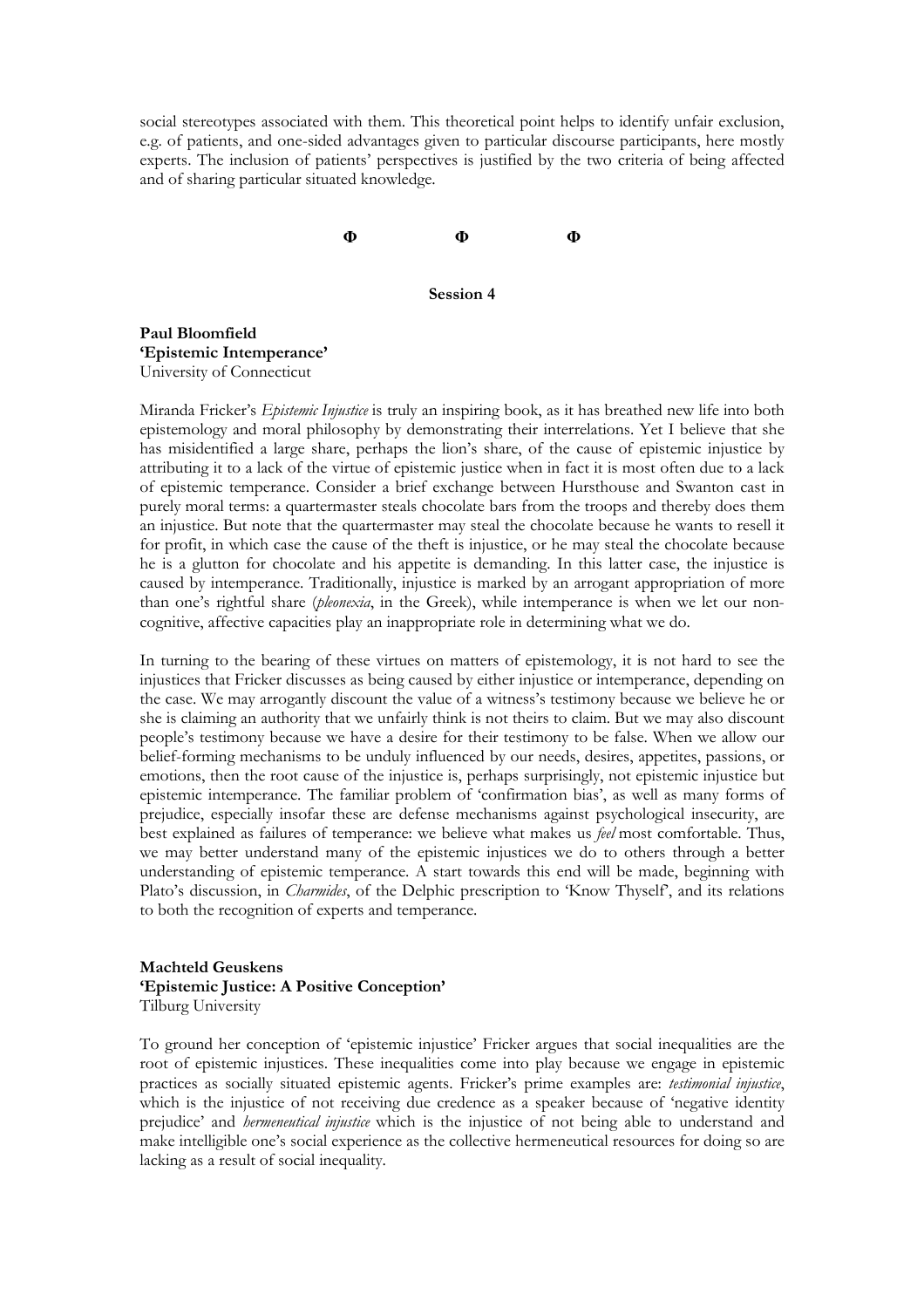It is argued in this paper that Fricker's characterization of epistemic injustice as stemming from social inequality is unduly narrow. It does not capture a wider range of epistemic wrongs that are not based on social inequality. Moreover, Fricker's characterization of *epistemic wrongs* would seem to offer only a contingent relation to the epistemic. For it appears on her view that the moral valence of the epistemic wrong derives from the contingent fact that one's human dignity is related to one's epistemic status. Accordingly, the deeper conceptual connection between the moral and epistemic remains underexposed. To resolve both issues, I argue that we should reorient the conception of epistemic injustice. In this revised conception, epistemic justice concerns the just exercise and attribution of *'*epistemic power'.

I define *epistemic power* as one's ability to exert epistemic influence and/or one's ability to enable or disable others from exerting epistemic influence. Epistemic power is enabled by authority or credence, as these are prerequisites for being regarded as epistemically trustworthy (as a knowledge-giver) or deserving of trust (as a knowledge-receiver). Focusing on epistemic power allows us to explain the moral-epistemic nature of epistemic injustices. To deny someone the opportunity either to contribute knowledge or to receive knowledge without epistemic reason is a moral as well as an epistemic wrong, because it is a failure to give epistemic credit which is due and therewith undermines the cooperative nature of epistemic practices. Because such practices are successful only to the extent they are cooperative, they require the mutuality of trust and trustworthiness. Accordingly, the allocation of epistemic power (by investing epistemic trust in the form of credence or authority) morally-epistemically *should* proceed on the basis of the source's (comparative) trustworthiness. The upshot is that 'epistemic justice' is *the proper inclusion and balancing of the available epistemic sources* and those cases which we consider epistemic injustices are violations of this norm.

#### **Casey Johnson 'Communicative Injustice'** University of Connecticut

Miranda Fricker claims that her account of testimonial injustice offers a better analysis of the experience of silencing than does the speech-act theoretic version defended by Rae Langton and Jennifer Hornsby. Fricker suggests that the speech act theoretic account fails on two fronts where her account succeeds: first, the speech-act theoretic account mis-describes the moment the wrong is done to a silenced speaker. Second, Fricker suggests that the speech-act theoretic does not make room for sufficient nuances. The silencing of an illocution, according to Fricker, could only take place after a great deal of what she calls 'erosion of [the speaker's] human status'. Testimonial injustice offers a more nuanced account. I argue, in this paper, that the Fricker and Langton/Hornsby accounts need not be incompatible. On the contrary, by making two slight adjustments to each, the views can be brought into fruitful harmony. First, our new account will have to adopt a new analysis of illocutions – illocutionary relativism. On this view, illocutionary status is relative to the count of a conversational participant. This allows the view to capture the intuition that testifiers in cases of testimonial justice *have* illocuted relative to their own count, but also to capture the intuition that their illocution has been less than successful relative to their interlocutor's count. The testifier has not been able to do what she wanted with her words, namely influence the perception of her interlocutor. By adopting this account of illocutions, I will argue, we get a more complete and more accurate account both of silencing and of testimonial injustice. Second, Fricker's account needs to make room for a speech-act theory, in order to take advantage of the full artillery of tools available. This will allow her to account for injustices related to her paradigm testimonial injustice – injustices of communication, more broadly. These are conversational injustices that contribute to speakers' subordination, but not in virtue of restricting their testimony alone. The novel account I defend in the paper has the virtues of fitting with both Fricker's and Langton/Hornsby's views, and of offering the tools to account for a broader spectrum of communicative injustice.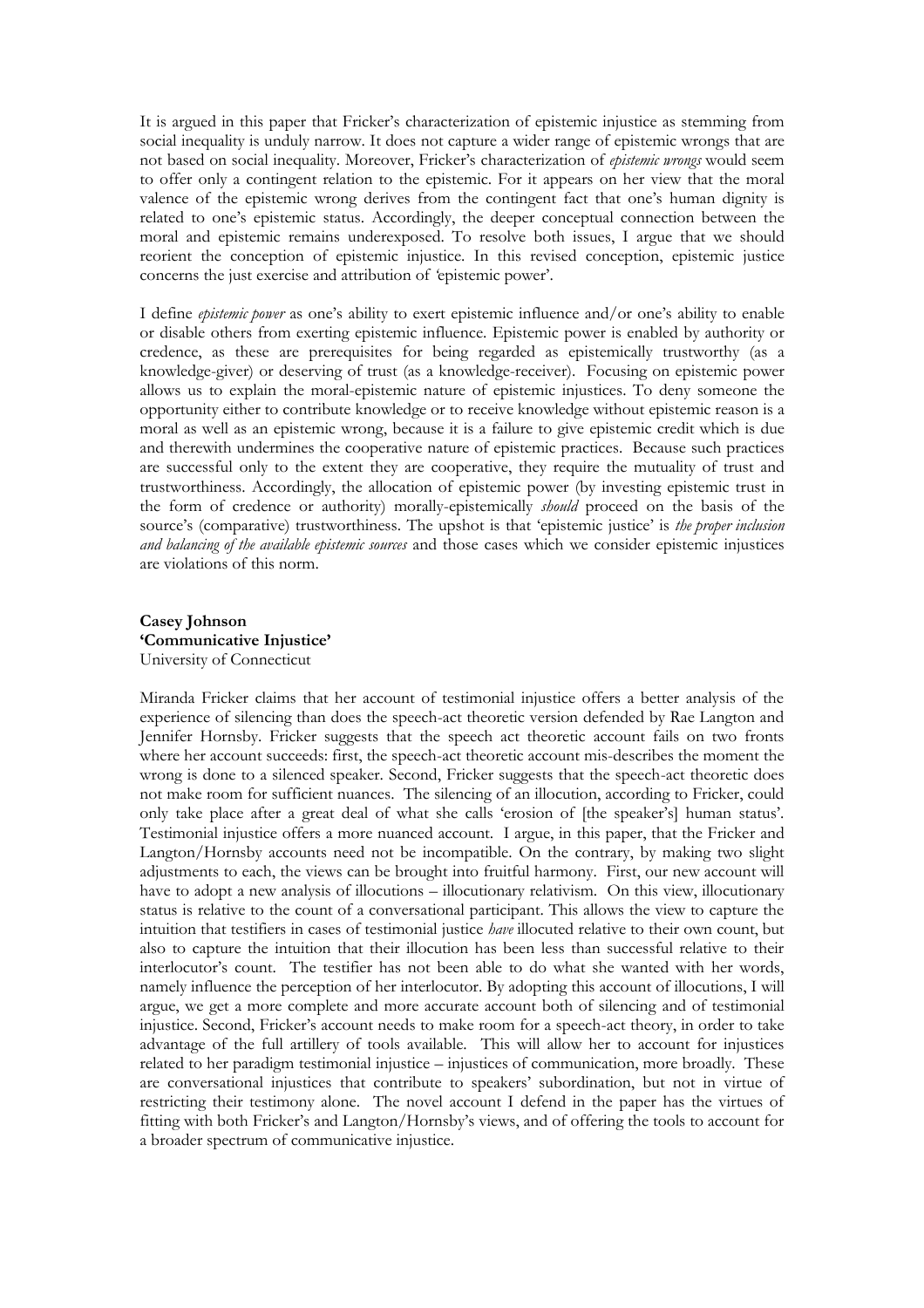#### **Jane Wright 'Epistemic Injustice and the Possibilities of Sincerity'** University of Bristol

In this paper I will ask whether learning to understand epistemic injustice reshapes our understanding of sincerity. I am interested in particular in two aspects of Fricker's development of the idea of epistemic injustice: (1) her use of Bernard Williams's work on sincerity and trustful dialogue to help describe the intersubjective nature of identity, and (2) her exploration of the idea outlined in this striking statement, early in *Epistemic Injustice*: 'the primary harm one incurs in being wronged [..by testimonial injustice..] may go more or less deep in the psychology of the subject, and I explore the idea that, where it goes deep, it can cramp self-development, so that a person may be, quite literally, prevented from becoming who they are' (Introduction, p. 5). What becomes of sincerity on such terms? Or, to put it differently, what does sincerity become? Drawing on Diderot's work, Williams suggests in *Truth and Truthfulness* that sincerity is a precondition, rather than the expression, of a stable self—that sincerity is a precondition for the trustfulness of my communication with others, without which coherent thought is impossible. Fricker's further insight that persistent testimonial injustice may prevent a person from 'becoming who they are' (in part by disrupting the possibility of coherent thought) brings into focus the notion that we might not be able to define sincerity securely, or exclusively, as either (a) the expression of a stable self or (b) a precondition of a stable self, but that instead it might be always a work in progress, so to speak, between the two. As such we might consider sincerity to require (even to be constituted by?) unrelentingly careful attention: attention to specificity, particularity, content, context, form, singularity, detail, my own bias, the bias of others, and my continuous openness to the possibility of as-yet unrecognized, unconscious bias. The term sincerity has a long and conflicted history in literary criticism, one that repeatedly makes contact with the work of philosophers. Taking examples from work in my own discipline (English Literature), I will consider what epistemic injustice might have to teach literary critics about responsible reading.

**Φ Φ Φ**

**Keynote 2 'Authority and Epistemic Injustice' Rae Langton** University of Cambridge

Testimonial injustice involves an unjust distribution of epistemic authority, understood by Miranda Fricker as credibility. This has implications that go far beyond the epistemology of testimony. I will be arguing that (i) epistemic authority interacts with practical authority, in a way that leads to an unjust distribution of speech act powers. This is because (ii) the possession of epistemic and/or practical authority can fulfil felicity conditions for certain verdictive and exercitive speech acts, enabling authoritative speakers to perform speech acts that rank as inferior, issue directives, and legitimate discrimination. Furthermore, (iii) the evolution of authority (of both kinds) follows informal 'rules of accommodation' (cf. Lewis, Maitra), in a way that can sustain existing hierarchies, and help enact new ones. Finally, (iv) this has neglected implications for speaker, and hearer, responsibility, since bystander omissions as well as actions contribute to the unjust accommodation of authority.

**Φ Φ Φ**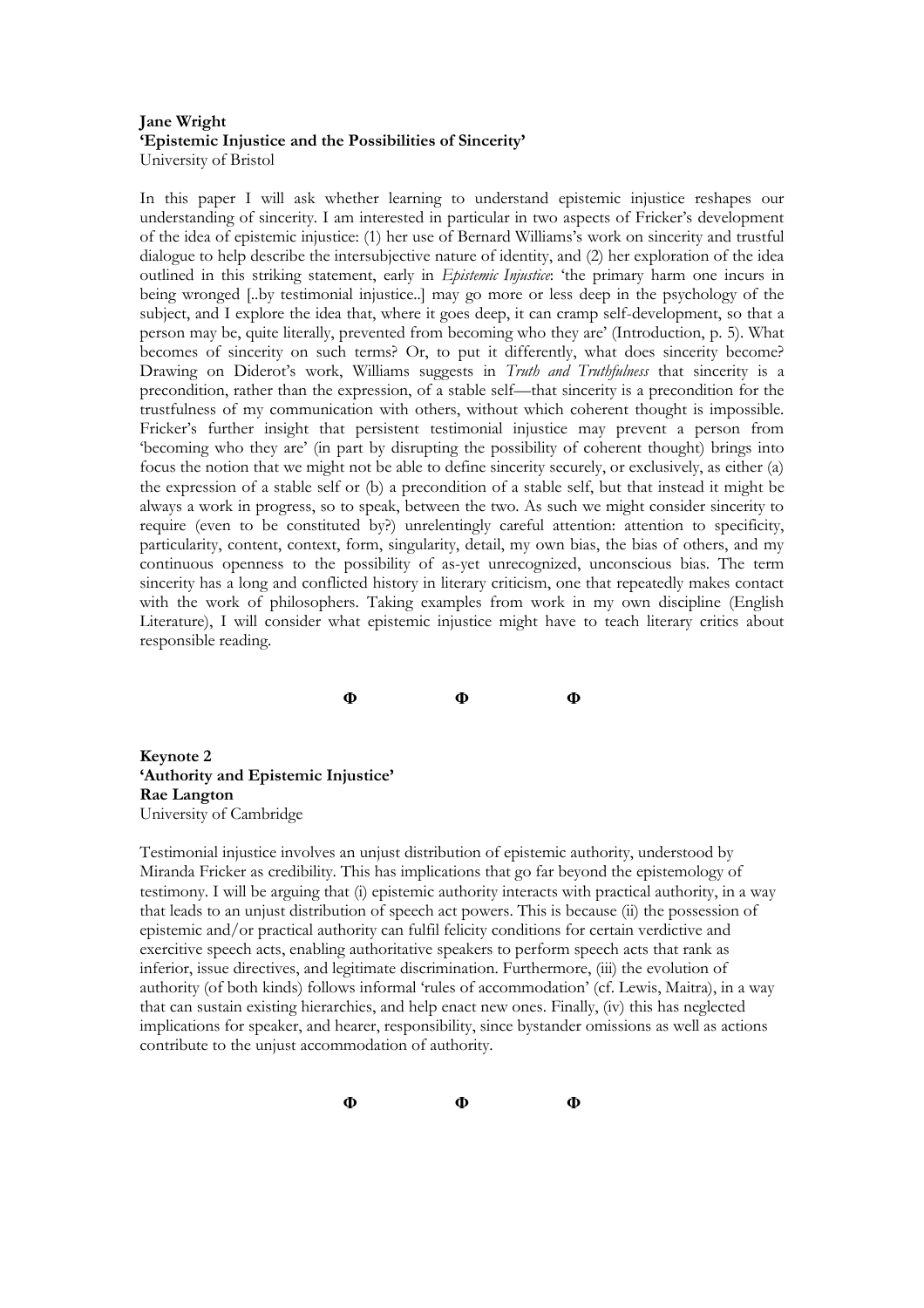#### **Keynote 3 'Epistemic Injustice: Autonomy, Respect and Responsibility' Simon Caney** University of Oxford

The aim of my paper is to explore two sets of questions. The first is to explore in what ways the kinds of epistemic injustice identified by Miranda Fricker in her pioneering book are cases of 'injustice'. Why are they injustices? What kinds of injustice are they? How do they relate to existing accounts of justice? Do they constitute a new distinct kind of injustice or can they captured by existing ideals of justice? The second question turns to the question of who bears what responsibilities to prevent epistemic injustice and protect people from it. I argue that there are three distinct kinds of responsibility. I then examine the extent to which those who bear the brunt of epistemic injustice themselves have a responsibility to prevent its occurrence. An overarching aim throughout is to explore how the concept of epistemic injustice relates to existing concepts in political philosophy, and how the analysis of epistemic injustice can enrich, and also be enriched by, prevailing concepts in contemporary political philosophy.



#### **Elianna Fetterolf and Matthew Hall 'Hermeneutical Injustice and 'Form of Expression Bias': Evaluation Practices in International Development'**

University of Sheffield and London School of Economics and Political Science

In *Epistemic Injustice*, Miranda Fricker introduces hermeneutical injustice, which 'occurs when a gap in collective interpretive resources puts someone at an unfair disadvantage when it comes to making sense of their social experiences'. A hermeneutical gap is often owing to an absence of concepts or language which can help those marginalized to make sense of their experience, and, can result in their exclusion from the pooling and spread of knowledge. But, equally, and sometimes inseparably, a hermeneutical gap can be due to the style or form of expression in which knowledge is conveyed. In this paper we elaborate this latter type of hermeneutical injustice by concentrating on what we term 'form of expression bias'. This occurs when a particular form or style of expression is intrinsically associated with negative epistemic qualities, and, consequently, is not heard as fully rational irrespective of its content with respect to knowledge.

We elaborate form of expression bias using the setting of evaluation practices in international development. We choose this setting primarily because international development is a potential site of hermeneutical marginalization or unequal hermeneutical participation owing to unequal structural power relations *and* involves a wide range of cultural and linguistic differences which are potential hotspots for diversity in styles or forms of expression. Using this case, we elaborate two ways in which form of expression bias operates: exclusionary and distortive.

Exclusionary form of expression bias occurs when the knowledge content conveyed by a subject is excluded from the collective knowledge practice merely because of the form it takes. The distortive form of expression bias occurs when the knowledge of a subject in a collective knowledge practice gets variable uptake owing to it being translated into a non-commensurate form. The distortive type, in contrast to the exclusionary, does take up a subject's knowledge on first blush but its translation into other forms of expression can eradicably alter the meaning and thus significance of the subject's original account of their experience. This can not only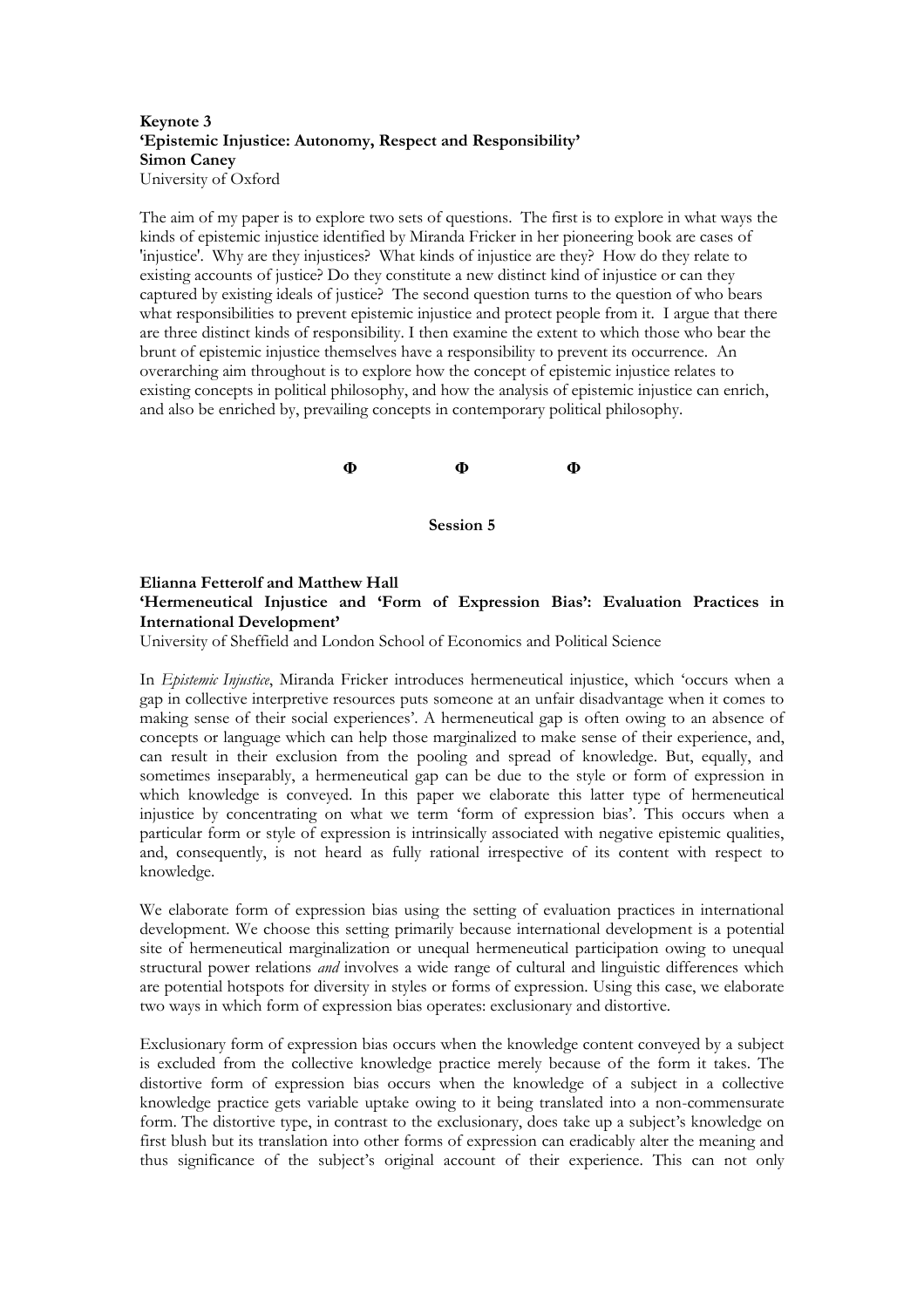undermine the subject's understanding of their experience but can also result in the misrepresentation of their experience in the pooling and spread of knowledge.

Two primary contributions emerge from our analysis. First, we expand understanding of hermeneutical injustice by highlighting how it can arise through the operations of form of expression bias. Second, we draw attention to the significant ethical implications that stem from the epistemic practices used in international development, which have been neglected in favour of a focus on our moral obligations to donate and distribute funding to disadvantaged groups.

#### **Blair Peruniak 'Asylum Seekers in the 'Space of Reasons': Causes and Consequences of Testimonial Injustice in Refugee Status Determination'** University of Oxford

In this paper, I employ Miranda Fricker's concept of testimonial injustice in order to account for the epistemic harms suffered by asylum seekers as informants in the context of refugee status determination procedures. Justice-based criticisms of the processes and procedures associated with refugee status determination are increasingly common in human rights discourse and normative political theory. To date, however, there has been little discussion of the distinctively epistemic forms of injustice faced by asylum seekers in determinations of refugee status. The paper is divided into two sections. In part one, I argue that the practices and procedures for assessing credibility in modern liberal asylum systems encourage systematic forms of testimonial injustice. In many liberal states asylum seekers' credibility is routinely denied on the basis of a pervasive social prejudice reflected in a dominant public political discourse that identifies asylum seekers with 'bogus refugees' who are motivated not by 'well founded fears of persecution', but by economic self-interest. The significance of this social prejudice lies not only in its capacity to influence general standards of refugee status determination, but also in its ability to enable or encourage other familiar forms of discrimination (e.g., based on culture, gender, or sexual orientation) in influencing assessments of asylum seekers as 'credible knowers'. Since the assessment of testimony is often the sole means for determining refugee status, and opportunities to appeal initial decisions are extremely limited, genuine asylum seekers tend also to suffer from the 'persistent' effects of systematic epistemic injustices. The second half of the paper considers the moral and epistemic effects of states' attempts to treat credibility as a scarce resource by imposing specific'rates of recognition' for asylum applicants on initial assessments. I argue that by treating credibility as a distributive good, states not only violate asylum seekers' rights to a basic level of epistemic authority. They also violate the epistemic interests of their own citizenries by undermining the capacity of institutions and institutional representatives to serve as credible public informants on important moral-political issues where knowledge is crucial for preventing harms that result from ignorance about the complex contexts and motivational aspects of seeking asylum.

#### **Simon Thompson 'Epistemic injustice and Misrecognition'** University of the West of England, Bristol

My aim in this paper is to consider whether a political theory of recognition can help us to understand the nature of epistemic injustice. I define recognition as the property of a relationship in which one party appropriately acknowledges another. Thus in cases of misrecognition one party acknowledges another inappropriately, and in case of nonrecognition one party fails to acknowledge the other at all. Defining recognition and its cognate terms in this way is useful since it marks a distinction between what may be called the *epistemic* component of recognition – i.e. acknowledgement – and the *normative* component – i.e. appropriateness. It is arguable that in much of the contemporary literature on recognition the epistemic component is assumed to be unproblematic. In this literature, it is suggested that misrecognition occurs when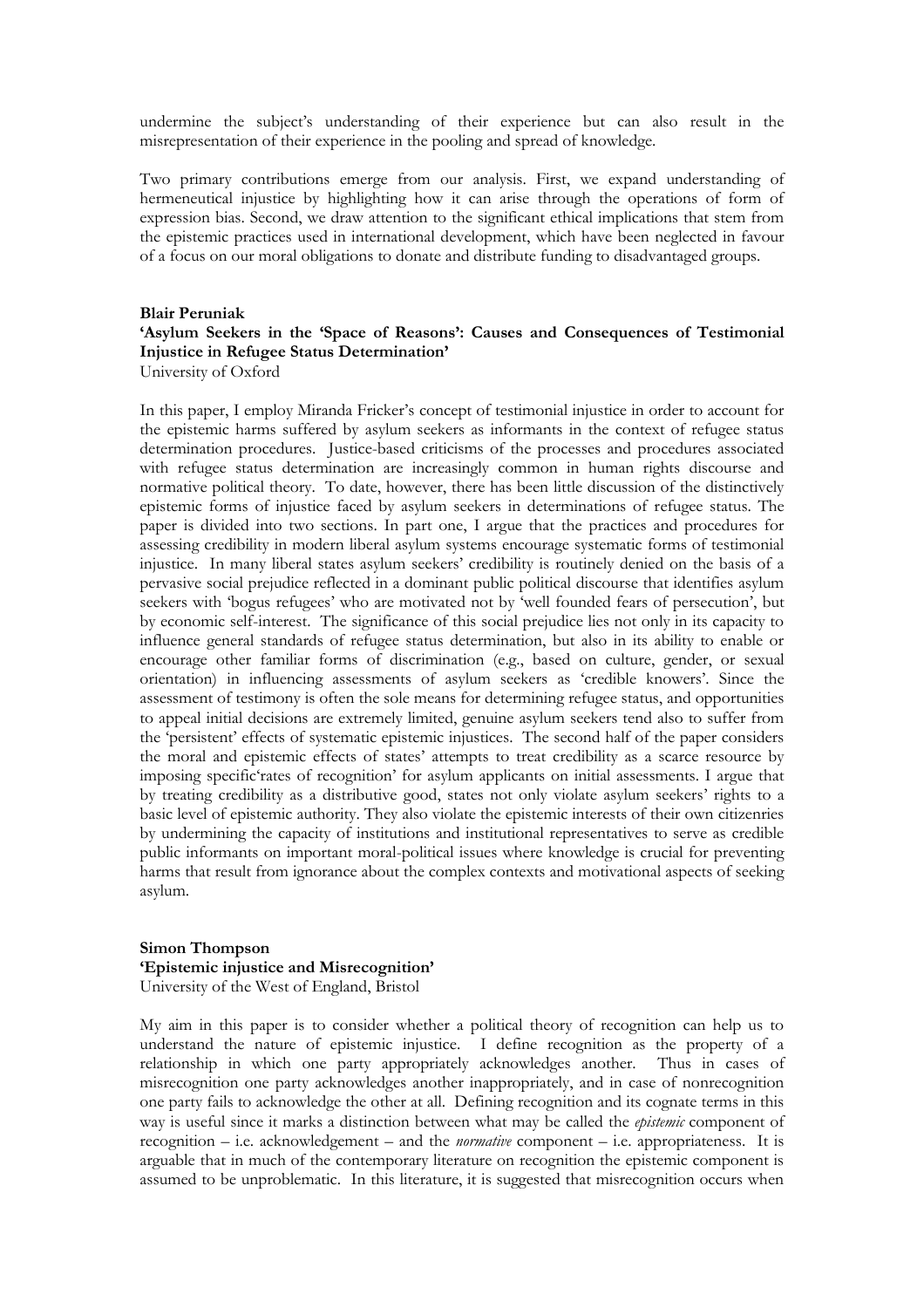one party knows exactly what the other is like, but then chooses to deny them appropriate acknowledgement.

In this paper, I shall suggest that matters are more complicated than this. One possibility is that a failure to acknowledge another appropriately may be solely the result of epistemic than normative failure. That is to say, one party misrecognizes another only because they do not understand what the other is like. Consider, for example, possibly apocryphal stories about family pets being put on electoral registers. Another possibility is that a normative mistake leads to an epistemic mistake. In other words, one party's judgment that another is unworthy of recognition shapes their understanding of what that other is like. It may that a man has certain views about what women are like *because* he feels contempt for them.

A more likely scenario is that misrecognition is the result of a complex combination of epistemic and normative mistakes. In order to investigate this possibility, I consider debates amongst theorists of recognition about whether recognition is an evaluative response to an already existing object, or whether the act of recognition actually helps constitute that object. Did Germany recognition of Croatia in 1991 acknowledge its already existing status as an independent nation? Or did this act of recognition actually (help) make Croatia an independent nation? My suggestion here will be that since it is impossible to say that recognition is purely responsive or purely constitutive, it may also be impossible to draw a watertight distinction between the normative and epistemic components of recognition, misrecognition and nonrecognition.

**Φ Φ Φ**

**Session 6**

#### **Dagmar Wilhelm 'Thought Experiments, Epistemic Injustice and Status Subordination'** University of Bristol

In this paper I want to conceive of epistemic injustice within the two-dimensional theory of justice proposed by Nancy Fraser. Epistemic injustice would then be a type of status subordination which (a) prevents those targeted from participatory parity in a domain or across various domains and (b) due to a lack of parity restricts the value of deliberative processes in which this subordination occurs (at the very least by preventing relevant information from being given adequate consideration). Status subordination in Fraser's framework is always systematic injustice, due to institutional set-ups and practices. This focus on systematic, institutional injustice has implications for the way in which injustice can be combatted (i.e. the focus must be on particular steps taken to change institutional set-ups rather than changing attitudes of individuals directly). I hope to show that one practice that contributes to and helps maintain epistemic injustice in several domains (most obviously, but not exclusively, philosophy) is the current use of thought experiments, which tends to appeal to stereotypes in order to elicit desired intuitions. After some brief remarks on the nature of those intuitions and a closer analysis of the use of thought experiments I will introduce Fraser's notion of institutional reform and argue that if we were to apply this reform to our current use of thought experiments we could – at least in the domains affected – eventually reduce some types of epistemic injustice.

**Axel Gelfert 'Towards a Genealogy of Epistemic Injustice'** National University of Singapore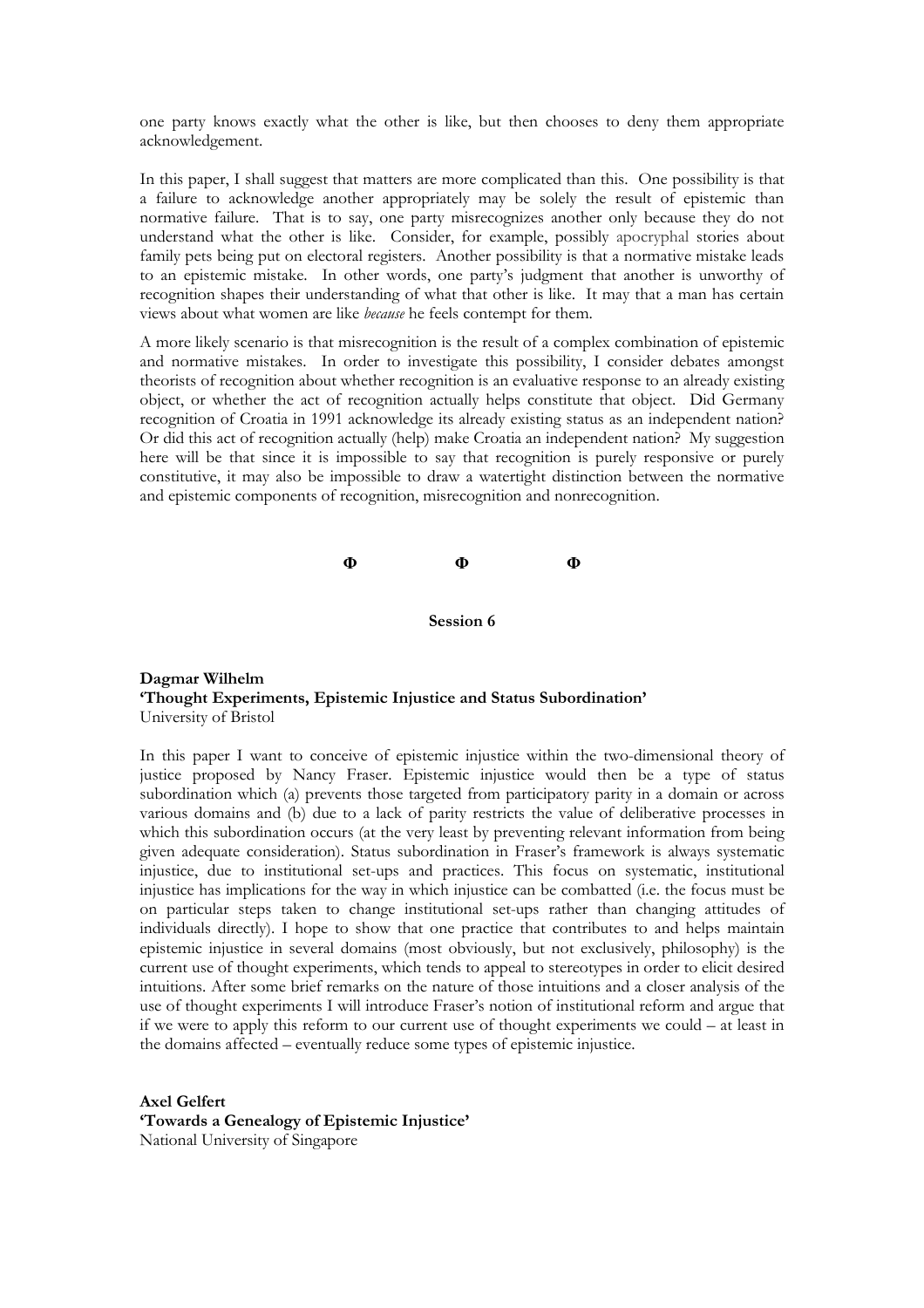The recent surge of interest in the concept of 'epistemic injustice', following the publication of Miranda Fricker's *Epistemic Injustice*, is a good indicator that the concept fills a perceived gap in contemporary epistemology, which has long been characterized by what Lorraine Code has termed 'epistemophilia' - a view that considers 'knowledge increase as the only epistemic good' (as Cynthia Townley puts it). Fricker herself motivates her project by insisting that, while philosophers have traditionally (and understandably) been concerned with giving *positive* accounts of various concepts, such as knowledge and justification, 'we should not stop there if we also want to understand the human practices that may only very patchily approximate the rational ideal'.

In the present paper, I argue that a historical perspective on the conceptual space demarcated by the term 'epistemic injustice' can significantly aid our understanding of epistemic injustice and of its place within epistemology. In particular, it can help with developing a taxonomy of problematic speech acts and communicative practices that often accompany epistemic injustice. Traditional ways of classifiying speech acts, e.g. in terms of 'formal' vs. 'informal' testimony, are often incapable of distinguishing between speech acts that purport to be informative (i.e., aimed at conveying knowledge) and those that are employed with the performative goal of undermining the trusted epistemic authority of others. Many instances of gossip, rumour, and slander would fall into this category, as would the propagation of, say, pseudo-scientific belief system and conspiracy theories. From a philosophical point of view, the specific character of such speech acts is not adequately captured by the umbrella term 'informal communication'. Whereas informal communication is often truth-oriented – and can even fulfill vital epistemic functions, for example in bringing to light inconvenient truths ignored in official communications – speech acts such as rumour, gossip, and the propagation of conspiracy theories are intrinsically problematic.

C.A.J. Coady has recently proposed the term 'pathology of testimony' as a label for speech acts that constitute a deformation of the institution of testimony as a source of knowledge. This relates in interesting ways not only to Jürgen Habermas's notion of a 'communicative pathology' (which he defines as a situation when 'at least one of the parties is deceiving himself about the fact that he is acting with an attitude oriented to success and is only keeping up the appearance of communicative action', but also to recent attempts to model an account of problematic speech acts after Fricker's definition of epistemic injustice. On this account, a pathology of testimony is 'any type of overtly informative speech act that disrespects another person in their capacity as a rational being'. The present paper goes beyond these initial attempts to link specific types of speech acts to the concept of epistemic injustice, by comparing and contrasting the latter, in a genealogical way, with historical precursors.

### **Nathaniel Adam Tobias Coleman 'Methodology: Moral Distrust and Moral Deference'** University College London

I tell a tale of two epistemic journeys, each of which constitutes an epistemic injustice.

'From Oran Outan to Obvious' is the epistemic journey taken by European abolitionists, from a racial justification of slavery, to an assumption of its self-evident wrongness. This curious journey suggests we should treat the arguments of European abolitionists with moral distrust.

'From The Facts to The Philosophy' is the journey that authors once enslaved-as-negro have been prevented from making, from a position of epistemic authority only on the narration of the negro system, to a position of epistemic authority also on the normativity of that system. This hindered journey suggests we should treat the arguments of authors once enslaved-as-negro with what Laurence Mordekhai Thomas has called 'moral deference'.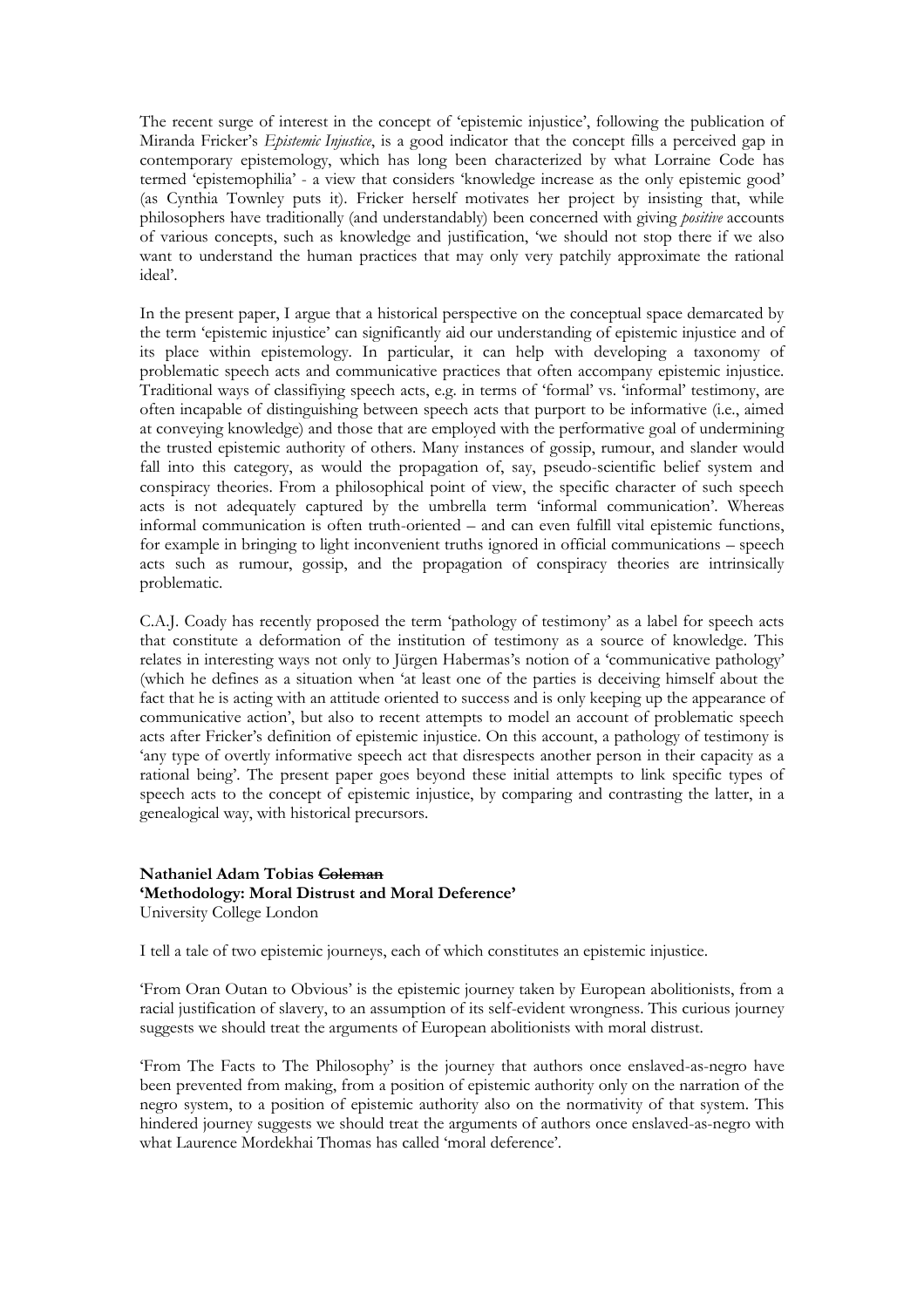Thus, our reflection on two epistemic injustices relating to negro slavery leads us to a new methodology for social and political philosophy. In an ideal social world, and were we pursuing ideal social theory, we ought to approach all accounts, from all authors, with moral neutrality. However, since we live in an unjust social world and since we are pursuing a social theory fit for that particular unjust society, our generalised moral indifference must give way, on the one hand, to a moral distrust of accounts offered by the socially dominant and, on the other, to a moral deference towards accounts offered by the socially oppressed. Applied to my book 'Why Was Negro Slavery Wrong?', this methodology involves my approaching the canonical accounts of British, French, and Prussian theorists of slavery with moral distrust and my approaching the accounts of formerly enslaved authors and Haitian revolutionaries with moral deference.

# **Φ Φ Φ**

**Session 7**

### **Vittorio Bufacchi 'Epistemic Injustice, Social Injustice and How to Rectify Historical Injustice'** University College Cork

This paper explores the relationship between social injustice and epistemic (testimonial) injustice. In the first half of this paper, I will argue that epistemic injustice, as defined by Miranda Fricker, does not refer merely to a distinctively epistemic form of injustice, instead epistemic injustice is more specifically the epistemic element of *social* injustice. Epistemic injustice is not different or separate from social injustice, instead epistemic injustice is one specific form which social injustice can take. It follows that social injustice and epistemic injustice are intrinsically related, which suggests that the literature on social injustice can shed light on epistemic injustice, and vice-versa. In *Social Injustice: Essays in Political Philosophy*, I argued that there are three dimensions to social injustice: maldistribution; exclusion; disempowerment. I also argued that epistemic injustice is primarily (although not exclusively) captured by the second dimension: exclusion. I now believe that epistemic injustice plays a much bigger role in the origin, establishment and protracting of social injustice, in all its dimensions, and that any attempt to overturn social injustice must necessarily engage with the epistemic side of social injustice.

The second half of this paper will look at one specific issue that has attracted a great deal of attention in the literature on social justice in recent years: the problem of historical (or enduring) injustice, and how to rectify it. I will argue that undoing historical injustice does not necessarily require the rectification of the original misappropriation of resources, but it always demands engaging with the wronged party at the epistemic level. In this respect, addressing the issue of epistemic injustice is the best, and often the only way, to start the long process of rectifying historical injustice. The problem with the recent literature on historical injustice is precisely that it neglects the fact that epistemic injustice is an integral part of social injustice. For example Jeff Spinner-Halev distinguishes between 'apologising' for past crimes, which he is critical of, and 'acknowledging' past crimes, which he endorses. While this distinction between 'apology' and 'acknowledgement' is valid, and useful, his neglect of the epistemic aspect of enduring injustice is a major lacuna. I will argue that in order to rectify an historical injustice it is necessary to start by rectifying epistemic injustice.

**Andreas Pantazatos 'In Public Displays We Trust: Museums and Epistemic Injustice'** Durham University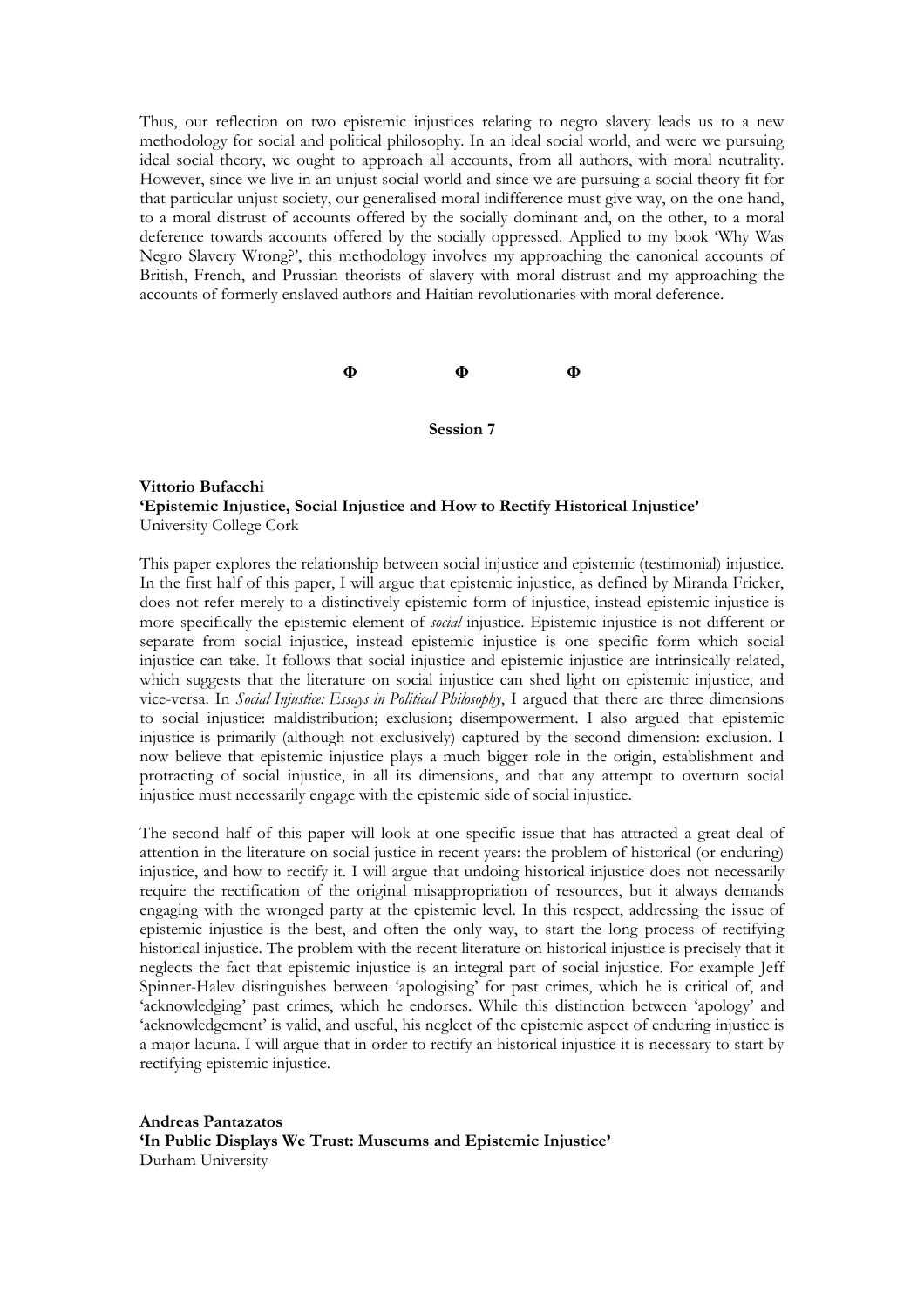Universal museums should ensure that they are responsive to the interests of different groups of stakeholders for whom their collections hold significance. In this paper, I argue that if museum curators are to achieve such inclusivity they need to avoid the epistemic injustice that can arise where the interpretative modes of one community are privileged over those of others. In particular, I contend that museums commit epistemic injustice against resident immigrant communities when they ignore or sideline those groups' interpretations of objects with which they have historical or cultural ties.

For immigrants who have moved away from their place of origin, the artefacts and objects of cultural significance to be found in museum collections in the countries they have entered can be hugely significant. These objects can help immigrants form and preserve a sense of identity and ethnic origin, by enabling them to link their personal narratives with the place of their birth. But while objects can shape immigrants' sense of identity in their new country, immigrants can also change and enrich the meaning of those objects by the stories they can tell about their origins. Consequently, a museum which fails to take immigrants' perspectives into account not only treats them with epistemic injustice, thereby failing to be properly inclusive, but also misses an opportunity to enlarge its own interpretative base.

Drawing upon Christopher Hookway's work on epistemic injustice, I argue that museums can be charged with informational prejudice and participatory prejudice against immigrant communities. Since it is a central role of museums to provide information about their objects, museums should allow immigrants to give their accounts of objects not only for their own satisfaction, but for the enlightenment of the wider public. Museums, however, tend to overlook immigrants' information in relation to specific objects, sometimes claiming that their information is not relevant from the museum's favoured perspective and so must be excluded. Hereby they display both informational and participatory prejudices.

I conclude that a commitment to epistemic justice is fundamental to good stewardship, and that it is possible to amend epistemic prejudices by developing a model of stewardship that is grounded on care and respect. I further show that the successful development of a caring and respectful relationship requires epistemic trust, because to give credibility to what others say is central to mutual understanding.

#### **Ann Hutchinson 'How Do People Who Suffer Chronic Breathlessness Experience Epistemic Injustice?'** University of Hull

*'So it's gradually, little things were in my head but not enough to go to the doctor. You can't go to the doctor and say ''I can't dance.'' It's a strange thing to say to the doctor.'* (Gysels and Higginson)

In this paper, I will apply the concept of epistemic injustice as articulated by Miranda Fricker (2007) and expanded on by Havi Carel and Ian Kidd (2013) to the experience chronic breathlessness. A case study of epistemic injustice in the case of chronic breathlessness is presented drawing on examples from relevant qualitative literature and also from a recent qualitative research study with patients who presented to the emergency department due to their chronic breathlessness. My aim is to demonstrate how the experience of chronic breathlessness is not well understood by others (in particular some healthcare professionals) and as a result those experiencing chronic breathlessness suffer a 'double blow' of both difficulties engendered by their breathlessness and those engendered by the lack of understanding of others. In particular I will concentrate on examples of testimonial injustice and hermeneutical injustice and how these injustices mean that many people with chronic breathlessness are not receiving optimal healthcare, nor are they living life as fully as they might otherwise do.

#### **Michael D. Burroughs and Deborah Tollefsen**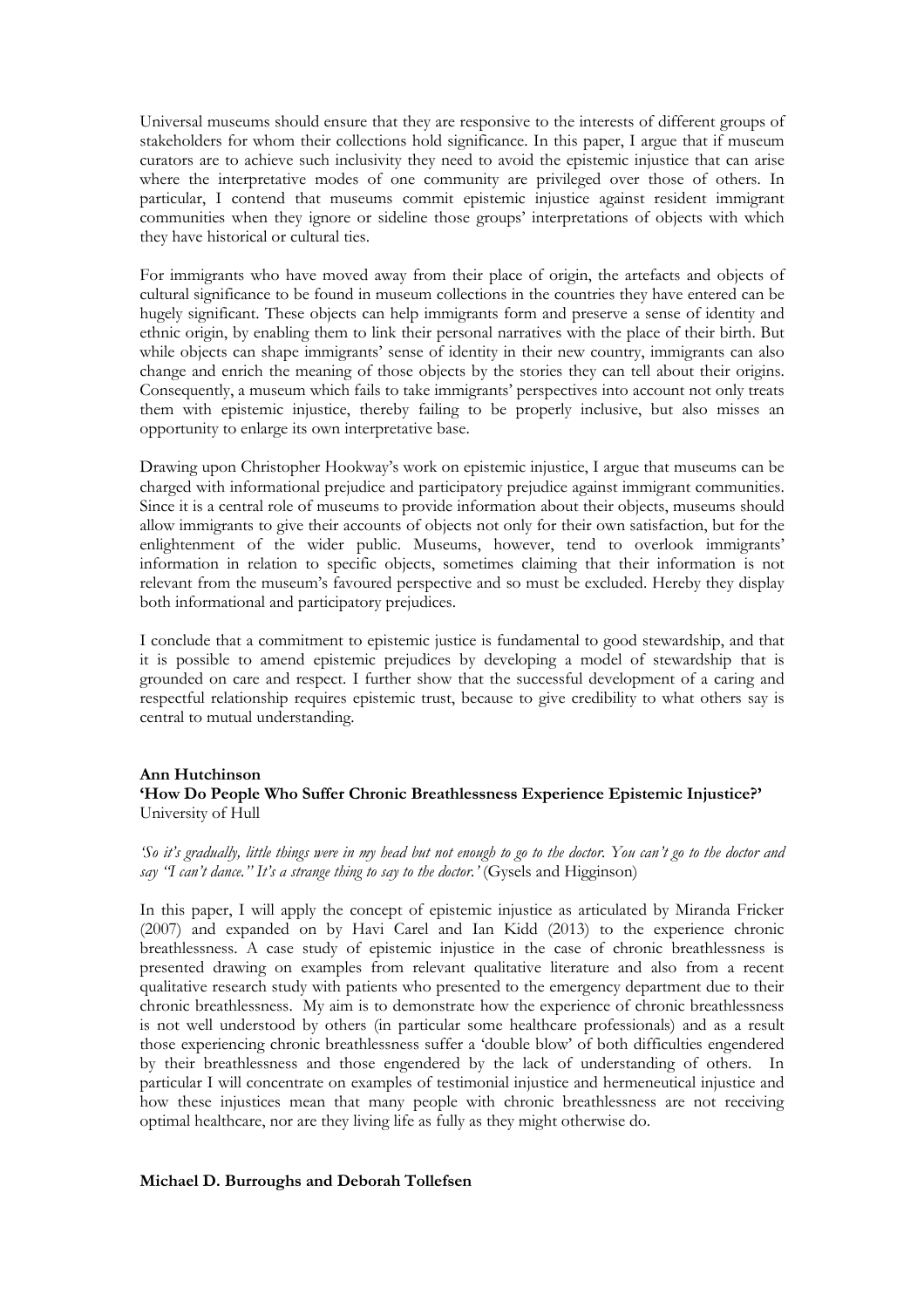#### **'Seen But Not Heard: Epistemic Injustice and the Child'**

Pennsylvania State University and University of Memphis

In *Epistemic Injustice* Miranda Fricker argues that there is a distinctively epistemic type of injustice in which someone is wronged specifically in his or her capacity as a knower. One form of epistemic injustice—identity prejudicial credibility deficit—occurs when someone is given less credibility due to his/her social identity. Fricker's examples of identity prejudicial credibility deficit primarily involve women and minorities, individuals given less credibility in testimonial interactions due to various prejudicial stereotypes. In this paper we will consider whether children, as a class, are subject to epistemic injustice. Epistemologists have developed theories of testimony that make it difficult to regard the child as a testifier. Like various other philosophers, epistemologists often begin their analysis of concepts by taking the adult as the paradigm case. Thus, theories of testimony tend to be cognitively demanding (requiring that a testifier be aware that he or she is offering evidence) or they presuppose a robust theory of mind.

If one begins with an adult-centered conception of testimony it is no surprise that children (especially young children, who lack a concept of evidence and robust theory of mind) are excluded from consideration. Moreover, insofar as the child is regarded as irrational and deficient in relation to the adult, she will not be taken seriously as a testifier. But children do tell us things—about the world, about themselves, about ourselves—all the time. They may be unreliable testifiers (though empirical research suggests that under the right conditions they are actually quite reliable), but their utterances ostensibly count as testimony. Having identified this tension in theories of testimony, we consider the adult's role in creating successful testimonial interactions with children and the adult's responsibility to mitigate cases of epistemic injustice. We argue that the child's epistemic agency and, in turn, her ability to offer testimony is developed in *relation* to her encounters with the important adult figures in her life. The child develops an identity as a reliable testifier (or fails to do so) in virtue of her treatment by the adult as 'virtuous hearer.' In considering the child's epistemic agency we must pay greater attention to the role and responsibilities of the adult. That is, we need to develop a *relational* conception of child testimonial agency that includes the adult and her ability to *actively listen* to the child.

# $\Phi$   $\Phi$   $\Phi$

**Session 8**

#### **Nora Berenstain 'Epistemic Exploitation': What Happens When Dominant Groups Meet Experiences of the Marginalized with Skepticism'** University of Tennessee, Knoxville

Sexual harassment, racist and sexist microaggressions, stereotype threat, implicit bias, and explicit discrimination all play a role in upholding sexist and racist oppression in the realms of employment and education. They also play a major role in explaining the gender gap and underrepresentation of people of color in philosophy. In order to provide effective solutions for dealing with these pervasive threats, it is imperative that we not only have a correct understanding of each of these phenomena in the abstract, but that we are able to identify individual instances of each of them when they occur. Many people, especially members of dominant groups who are broadly unaffected by these offenses, take extremely skeptical approaches to identifying single instances of these phenomena. I argue that an attitude of default skepticism toward alleged cases of implicit bias, microaggressions, or harassment is not just harmful but epistemically inappropriate.

What should our epistemic attitudes be toward what seem to be individual cases of these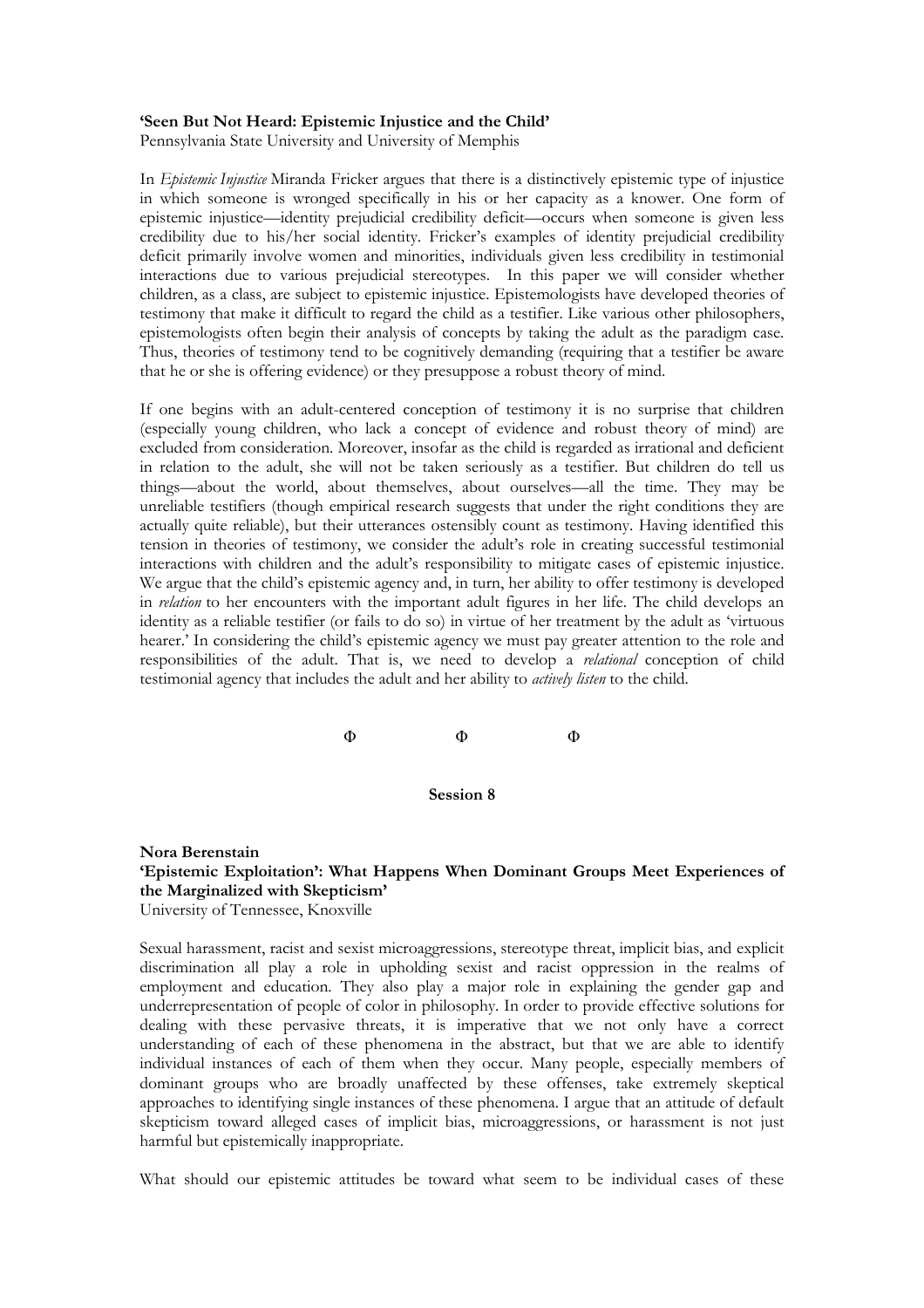phenomena? Borrowing from feminist standpoint epistemologists such as Harding and Collins, I acknowledge that those who are members of marginalized groups are in epistemically privileged positions – and thus in the best positions – to recognize when an individual choice is one that is likely to involve implicit bias, for stance. The denial or failure to recognize this amounts to epistemic injustice against those groups who are negatively affected by implicit bias.

Fricker refers to an ascribed 'credibility deficit', in which dominant groups deny credibility to oppressed groups, as one of the main ways that epistemic injustice functions. However, dominant groups do not simply deny credibility to members of oppressed groups. Members of dominant groups often place the burden of proof on marginalized people to explain and educate them about the nature of their oppression. Dominant groups demand information from the marginalized about the very power structures that unjustly allow the dominant groups to receive a credibility surplus and deny credibility to the oppressed. That members of dominant groups often remain skeptical about the experiences of the oppressed once they have offered the education requested, constitutes a form of epistemic injustice.

This denial of credibility makes possible another type of injustice, which is both epistemic and socio-political in nature, what I term *epistemic exploitation*. 'Epistemic exploitation' refers to the phenomenon where members of dominant groups demand that the marginalized and oppressed educate them about the nature of their own oppression, and then use the information provided not just to undermine the epistemic credibility of the oppressed groups but to actively promote and uphold the very oppression which marginalized folks are working to dismantle.

In order to undermine oppressive power structures, dominant groups must not only defer to marginalized people about the nature of their own oppression, they must also use what they learn from the experiences of marginalized people to work against that oppression, rather than using the information gained to uphold the structures that privilege their identities and experiences over those of the oppressed. The notion of epistemic exploitation offers us a much-needed tool to frame those interactions between members of dominant and oppressed groups that are characterized by entitlement and that result in the strengthening rather than the undoing of structural oppression.

#### **Katharine Jenkins 'Unjust Myths: Domestic Abuse and Hermeneutical Injustice'** University of Sheffield

Hermeneutical injustice (HI), as defined by Miranda Fricker, refers to situations in which a subject's experiences are obscured from collective understanding due to hermeneutical marginalization. A victim of HI encounters difficulty in rendering her experiences intelligible to herself and/or others due to a lack of appropriate conceptual resources.

Widely discussed cases of HI fall into two categories. In some cases, the experiences in question are unintelligible both to the victim and to third parties, since the requisite conceptual resources do not yet exist at all. In other cases, the experience is intelligible to the subject but unintelligible to other more dominantly situated epistemic agents. In these latter cases, which include cases of 'white ignorance', the necessary conceptual resources already exist but are only accessible to members of an oppressed sub-group. This paper identifies a third kind of case that has not hitherto been explored, in which the experience is unintelligible to the victim but intelligible to other more dominantly situated agents. In this third case, the relevant hermeneutical resources are only available to some members of the community, but the oppressed subjects have access to *fewer* hermeneutical resources than others.

Domestic abuse, I suggest, is a case of this third kind. The official definition of domestic abuse used by government and other agencies is appropriately inclusive; nevertheless, many victims of domestic abuse do not recognize what is happening to them *as* domestic abuse. I suggest that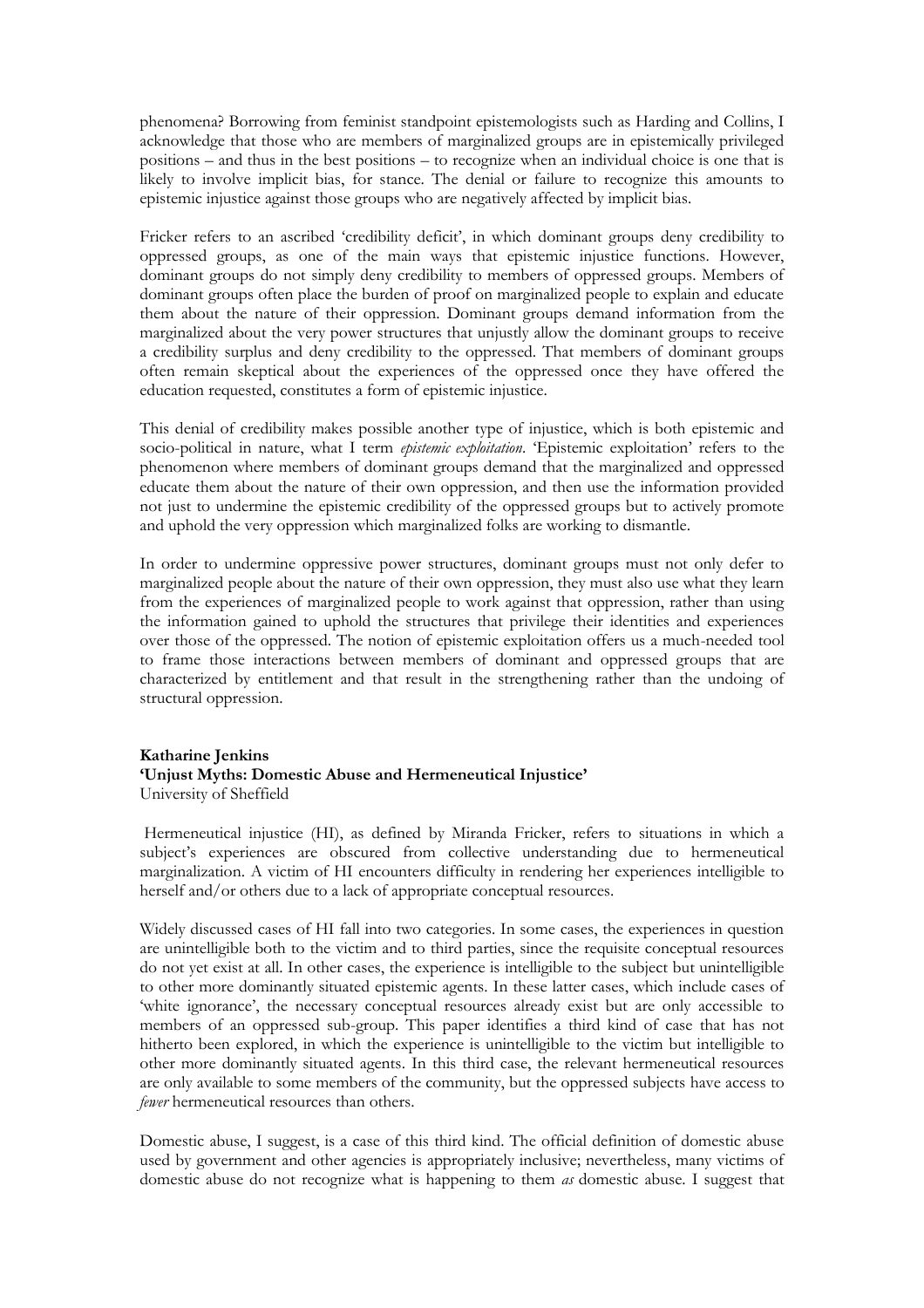prevalent myths about domestic abuse (for instance, that it always involves severe physical violence) prevent some victims of domestic abuse from applying that concept to their own situation. Since they lack the conceptual resources needed to render their experience sufficiently intelligible, they are suffering a form HI. Attending to this distinctive case sheds new light both on social myths of this kind and on hermeneutical injustice itself.

## **Daniel Putnam 'You Can't Recognize Something You Don't Understand: Recognition and Hermeneutic Injustice'**

Yale University

According to Miranda Fricker, hermeneutic injustice obtains when (1) a person is prevented from understanding some aspect of her social experience that she has an interest in understanding, and (2) this results from her being excluded from equal participation in the practices by which social meanings are generated. In this paper, I focus on what follows from the first condition.

The failure to understand certain *experiences* one has an interest in understanding entails the failure to understand the *interests* to which those experiences give rise. Because women like Carmita Wood did not have the concept of sexual harassment, they were not in a position to understand their experience of sexual harassment. Consequently, they were not in a position to understand their interest in being free from sexual harassment. For what would be the *content* of that interest? Moreover, because Wood's lack of self-understanding reflected a gap in collective understanding, men were also in the dark. Lacking the concept of sexual harassment, they could not attribute content to, and hence could not understand, the interest in being free from sexual harassment.

The fact that this interest was *unintelligible* entails that it was *unrecognizable* and hence *unrecognized*. By 'recognize', I refer to the phenomenon of according some weight in one's practical deliberation to a person's interest. Recognizing a person's interest in being free from sexual harassment entails according some weight, in one's practical deliberation, to that interest. At minimum, it requires treating the fact that a certain action would frustrate someone's interest in being free from sexual harassment as a reason of some weight not to do that action. I assume furthermore that a necessary condition of treating some consideration as a reason for action is giving content to that consideration. Otherwise *what* reason does one take oneself to have? From this, it follows that because people were not in a position to understand the interest in being free from sexual harassment, they were not in a position to recognize that interest: as female employees, as male employers, and more broadly as participants in society's major institutions.

The conceptual connection between understanding and recognition has at least four significant implications for Fricker's project, which I sketch. First,it reveals something that's wrong with hermeneutic injustice that Fricker does not make explicit but which underlies several of the wrongs she does identify. More generally, it is a basis for grounding hermeneutic justice in the requirement that people's interests be equally recognized. Third, it lends support to a deontological rather than a virtue-theoretic construction of Fricker's view, insofar as recognition is a deontological requirement. Fourth, it illuminates Fricker's second case study of hermeneutic injustice involving sexual minorities. The paper concludes with some questions for further research.

**Boaz Miller and Meital Pinto 'Epistemic Equality'** Tel Aviv University and Carmel Academic Center

Unequal social power relations obstruct the generation of knowledge. The rich may skew research priorities to areas that suit their interests, e.g., divert medical research to diseases that